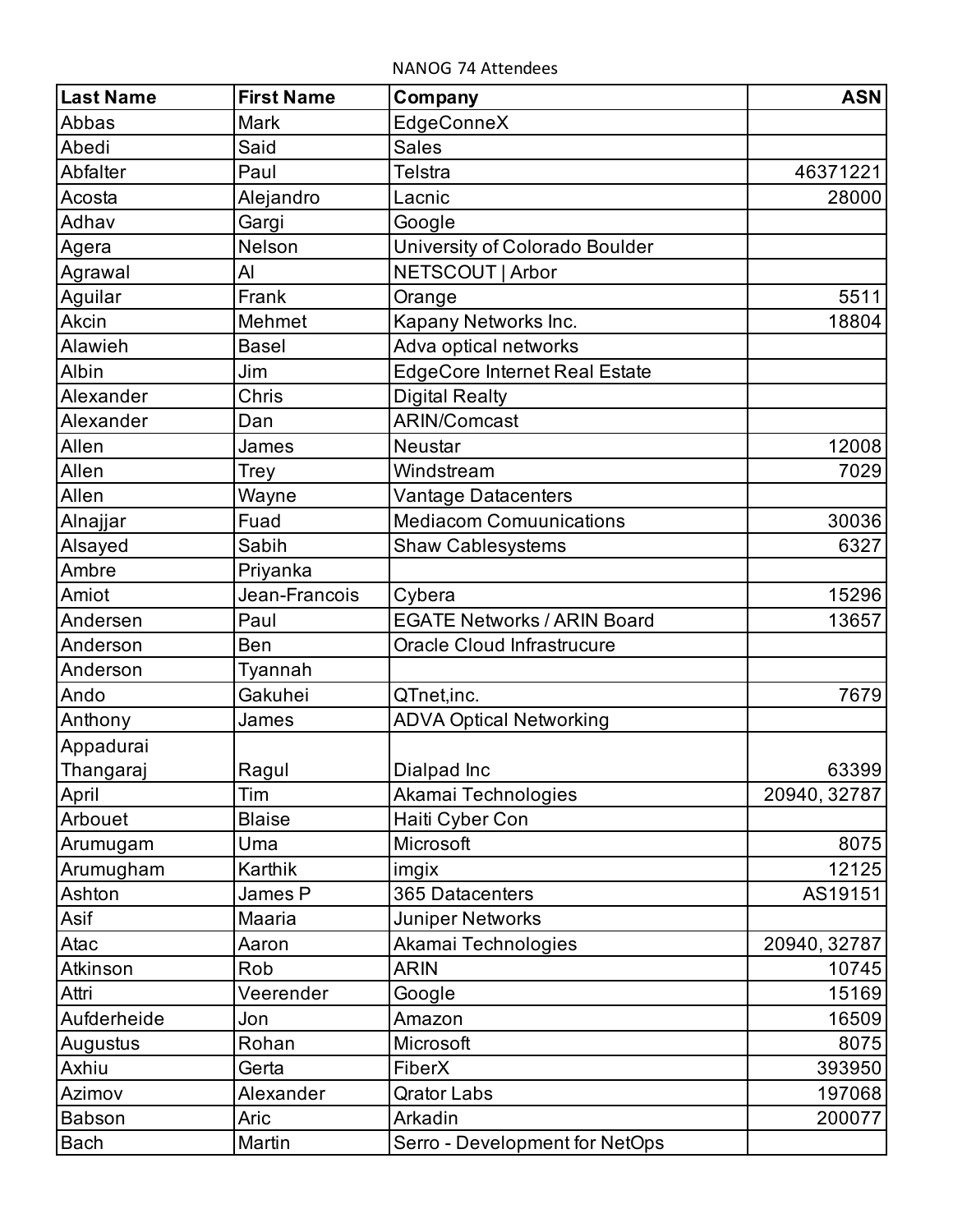NANOG 74 Attendees

| <b>Last Name</b>  | <b>First Name</b> | Company                           | <b>ASN</b>   |
|-------------------|-------------------|-----------------------------------|--------------|
| <b>Bachmann</b>   | Urs               | NETSCOUT   Arbor                  |              |
| <b>Backus</b>     | Tamara            | I.C.E Datacenters                 |              |
| <b>Bagdonas</b>   | Ignas             | Equinix                           |              |
| <b>Bailey</b>     | Jess              | Cloudflare                        | 13335        |
| <b>Ballard</b>    | Eric              | <b>Stream Data Centers</b>        |              |
| <b>Bandaru</b>    | Mulya Sree        | <b>George Mason University</b>    |              |
| <b>Barbieri</b>   | Alessandro        | <b>Pluribus Networks</b>          |              |
| <b>Barford</b>    | Paul              | University of Wisconsin - Madison |              |
| <b>Barnes</b>     | Ryan              | Juniper Networks                  | AS14203      |
| <b>Barrera</b>    | Manny             | Serro - Development for NetOps    |              |
| <b>Barry</b>      | <b>Bill</b>       | Serro - Development for NetOps    |              |
| <b>Bartig</b>     | Jeff              | Internet2                         | 11164, 11537 |
|                   |                   |                                   | 16395,       |
|                   |                   |                                   | 395089,      |
| <b>Baschak</b>    | Theodore          | <b>MBIX</b>                       | 394989       |
| <b>Bashford</b>   | Kelly             | NETSCOUT   Arbor                  |              |
| <b>Basi</b>       | Sarpreet          | Knowledge Computers Ltd.          |              |
| <b>Basso</b>      | Frank             | Vapor IO                          | 3925         |
| <b>Bates</b>      | Tim               | <b>AWS</b>                        | 16509        |
|                   |                   |                                   | 395152,      |
|                   |                   |                                   | 393755,      |
| <b>Baumer</b>     | Jason             | CloudPBX Inc.                     | 395766       |
| <b>Beatrice</b>   | Tim               | <b>Charter Communications</b>     | 20115, 7843  |
| <b>Beecher</b>    | Tom               | Yahoo / Verizon Media Group       | 10310        |
| <b>Beer</b>       | Jeff              | <b>GTT</b>                        |              |
| <b>Bellis</b>     | <b>Brian</b>      | EdgeConneX                        |              |
| <b>Bemount</b>    | <b>Marcus</b>     | Pavlov Media                      | 23473        |
| <b>Bender</b>     | Robert            | <b>CTS Telecom</b>                | 19653        |
| <b>Bennett</b>    | Seth              | <b>Amazon Web Services</b>        | 16509        |
| <b>Berntsen</b>   | David             | <b>PCCW Global</b>                |              |
| Biegel            | Justin            | Kentik                            |              |
| <b>Billington</b> | David             | Infinera                          |              |
| <b>Birch</b>      | Stuart            | <b>IRIS Network Systems</b>       |              |
| <b>Birthisel</b>  | Joseph            | <b>IBM</b>                        | 36351        |
| Bjarnason         | <b>Steinthor</b>  | <b>Arbor Networks</b>             |              |
| <b>Blanchard</b>  | Gabriel           | <b>Start Communications</b>       | 40788        |
| <b>Blankman</b>   | Frank             | Amazon                            | 16509        |
| <b>Block</b>      | Aaron             | Akamai Technologies               | 20940, 32787 |
| <b>Blucher</b>    | Kelli             | Internet System Consortium        | 1280, 3557   |
| <b>Blumberg</b>   | Kevin             | <b>ARIN NRO NC/TorlX</b>          | 33361        |
| <b>Blunk</b>      | Larry             | <b>Merit Network</b>              | 237          |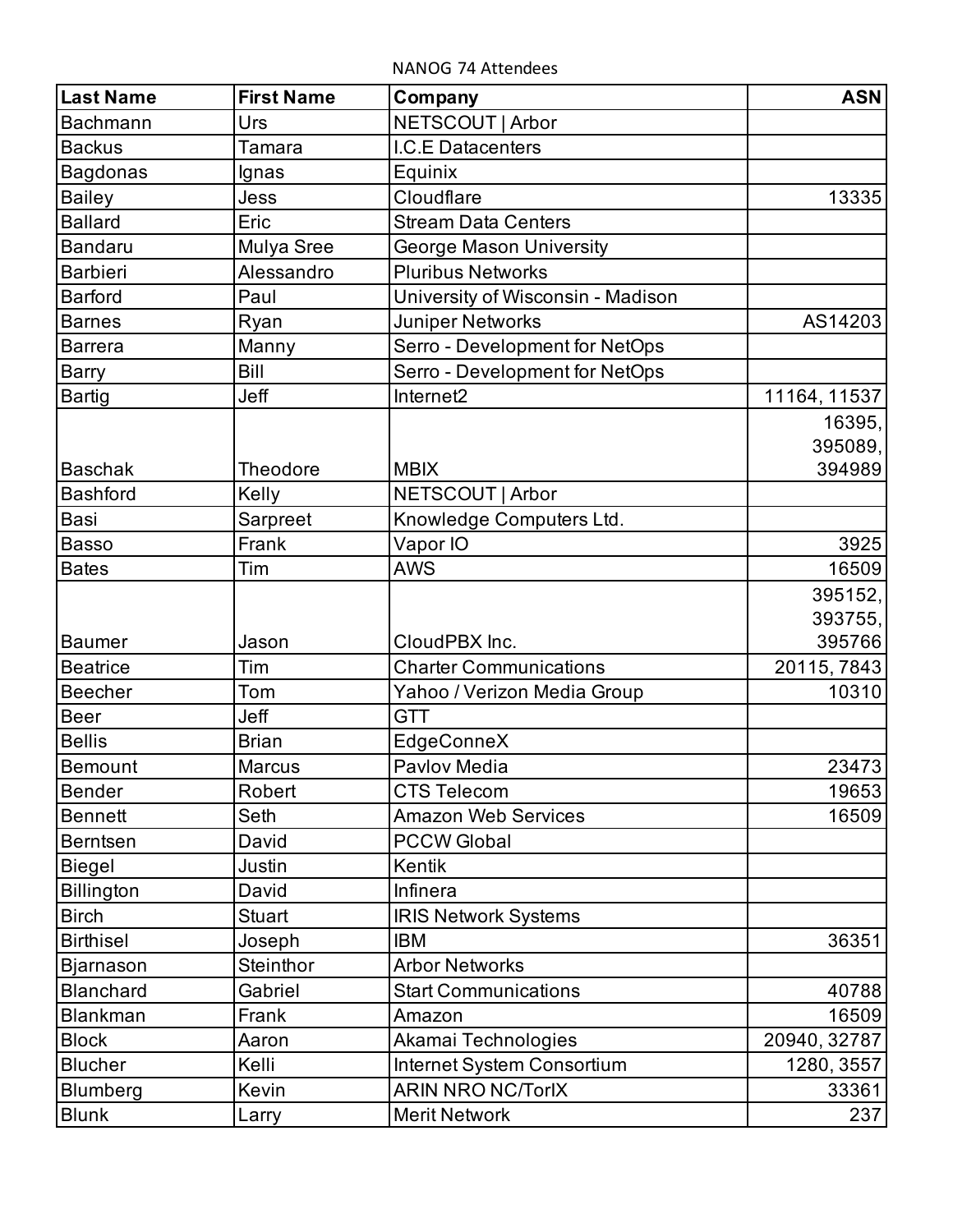| <b>Last Name</b> | <b>First Name</b> | Company                               | <b>ASN</b>    |
|------------------|-------------------|---------------------------------------|---------------|
|                  |                   |                                       |               |
|                  |                   |                                       | 9033,64216,   |
|                  |                   |                                       | 64219, 64220, |
| <b>Boekhout</b>  | Colin             | Megaport                              | 64222, 395081 |
| <b>Bolger</b>    | <b>Stacey</b>     | <b>Precision Optical Transceivers</b> |               |
| <b>Bonilla</b>   | Gerardo           | TELXIUS CABLE USA, INC                | 12956         |
| Borkenhagen      | Jay               | AT&T                                  | 7018          |
| <b>Botello</b>   | Jaime             | <b>Riot Games</b>                     | 6507          |
| <b>Botha</b>     | Chris             | Dialpad Inc.                          |               |
| Boudjedaimi      | Sofiane           | Cisco                                 |               |
| Bowman           | <b>Mark</b>       | Zayo Group                            |               |
| <b>Boyle</b>     | Michael           | <b>Westin Building Exchange</b>       |               |
| <b>Bradley</b>   | Chris             | Tesuto, Inc.                          |               |
| <b>Brady</b>     | David             | <b>Myriad Supply</b>                  |               |
| <b>Brar</b>      | Jag               | Oracle                                |               |
| <b>Bratten</b>   | <b>Brad</b>       | <b>Arrcus</b>                         |               |
|                  |                   |                                       | 11260, 22799, |
| <b>Brinton</b>   | Larry             | Eastlink                              | 23184, 32233  |
| <b>Brochu</b>    | <b>Mark</b>       | Internet2                             | 11537, 11164  |
| <b>Brodie</b>    | Jill              | <b>Netflix</b>                        | 2906          |
| <b>Brooks</b>    | <b>Bryan</b>      | Pavlov Media                          | 23473         |
| <b>Brower</b>    | Jesse             | cPacket Networks, Inc                 |               |
| <b>Brown</b>     | Doug              | <b>Charter Communications</b>         | 22269, 3456   |
| <b>Brown</b>     | Liam              | Astute Internet                       |               |
| <b>Brown</b>     | Sandra            | <b>IPv4 Market Group</b>              |               |
| <b>Brown</b>     | Scott             | <b>Pixel Factory Data Center</b>      | 32425         |
| <b>Brown</b>     | Tom               | Datagryd, LLC.                        |               |
| <b>Buchner</b>   | Michael           | <b>Colt Technology Services</b>       |               |
| <b>Budd</b>      | Gavin             | Fatbeam                               | 55039         |
| <b>Budz</b>      | Andy              | <b>Arbor Networks</b>                 |               |
| <b>Buffalow</b>  | Eric              | <b>NTT Communications</b>             | 2914          |
| <b>Bulatkin</b>  | Alexander         | Cisco                                 |               |
| <b>Bulbul</b>    | Oz                | Nokia                                 |               |
|                  |                   |                                       | 22822, 23059, |
|                  |                   |                                       | 38622, 55429, |
|                  |                   |                                       | 25804, 45396, |
| <b>Burke</b>     | <b>Brian</b>      | <b>Limelight Networks</b>             | 38621, 60261  |
| <b>Burke</b>     | Mike              | i3D.net                               | 49544         |
| <b>Burley</b>    | <b>Suzette</b>    | Digicel Jamaica                       |               |
| <b>Burns</b>     | Charlie           | <b>TekSavvy Solutions Inc.</b>        |               |
| Cacacho          | Jerry             | <b>KDDI America / TELEHOUSE</b>       | AS2516        |
| Caldevilla       | Adriano           | Globenet                              | 52320         |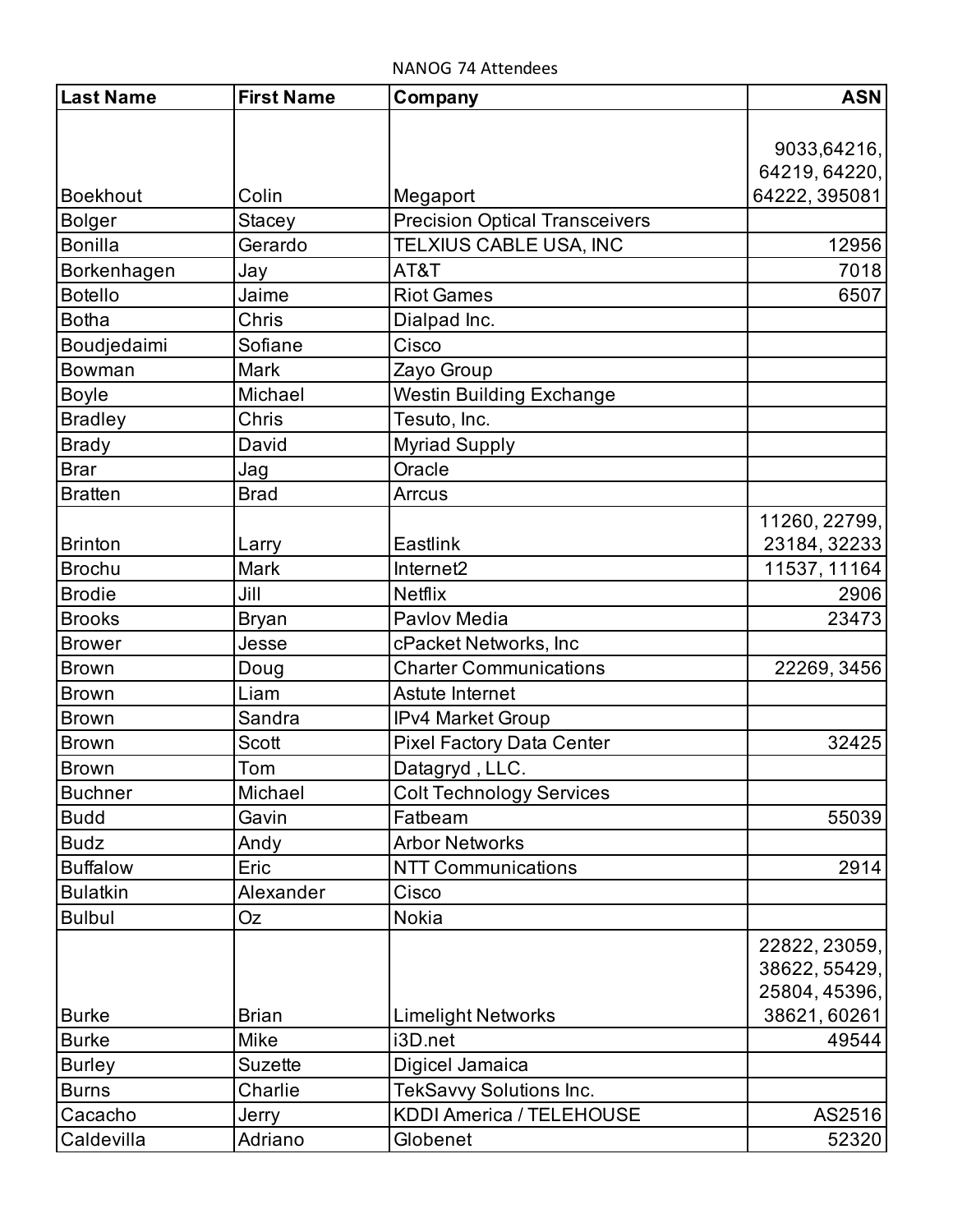NANOG 74 Attendees

| <b>Last Name</b> | <b>First Name</b> | Company                               | <b>ASN</b>   |
|------------------|-------------------|---------------------------------------|--------------|
| Callahan         | Michael           | <b>Deutsche Telekom</b>               | 3320         |
| Callaway         | Justin            | Arista Networks                       |              |
| Calvo            | Ryan              | <b>Global Cloud Xchange</b>           | 18101, 15412 |
| Campbell         | Gary              | Government of Jamaica                 |              |
| Campbell         | Robert            | <b>Limelight Networks</b>             | 22822        |
| Cappelletti      | Joey              | IX Reach                              | 43531        |
| Carlin           | Ashley            | <b>TXO Systems</b>                    |              |
| Casados          | Nancy             | 910 Telecom                           |              |
| Cassal           | Erick             | Akamai Technologies                   | 20940, 32787 |
| Castle           | Adam              | <b>RIPE NCC</b>                       |              |
| Cattolico        | Mike              | Tiger Mountain Scientific, Inc.       |              |
|                  |                   |                                       | 6453, 6453,  |
| Caturegli        | Paul              | <b>Tata Communications</b>            | 4755         |
| Celindro         | Vincent           | Dell                                  |              |
| Chang            | Robert            | CyrusOne                              |              |
| Chapman          | Linda             | <b>Fujitsu Network Communications</b> |              |
| Charnock         | William           | Fastly, Inc                           | 54113        |
| Chen             | Sean              | Rogers                                | 812          |
| Chen             | Wade              | Zenlayer                              | 21859        |
| Cheng            | Melvin            | <b>Larus Cloud Service</b>            |              |
| Chesko           | Jeff              | <b>TELUS</b>                          | 852          |
| Chioreanu        | Dan               | Apple Inc.                            | 714, 6185    |
| Chiswa           | Robert            | Facebook                              | 32934        |
| Chong            | Martin            | The Mesh Consulting Incorporated      | 6507         |
| Chou             | Pan               |                                       |              |
| Christensen      | Sara              | <b>NTT Communications</b>             | 2914         |
| Christian        | Chase             | <b>Bungie</b>                         | 394073       |
|                  |                   |                                       | AS4837,      |
| Chu              | Winnie            | China Unicom Americas                 | AS19174      |
| Chun             | Calla             | Microsoft                             | 8075         |
| Cieplinska       | Roxanna           | <b>Bridge Data Centres</b>            |              |
| Clairardin       | Xavier            | <b>Alpine Optoelectronics</b>         |              |
| Cleary           | Thom              | <b>UW Madison Network Services</b>    | 59           |
| Clendenan        | James             |                                       |              |
| Clifford         | Michaela          | Facebook                              | 32934        |
| Cockwell         | Stephen           | CyrusOne                              |              |
| Cohen            | Peter             | <b>Netflix</b>                        | 2906         |
| Cokic            | Fuad              | Coriant                               |              |
| Condrell         | Stephanie         | <b>China Telecom Americas</b>         |              |
| Cookerly         | <b>Brian</b>      | Smartoptics                           |              |
| Cooper           | William           | Sedona Systems                        |              |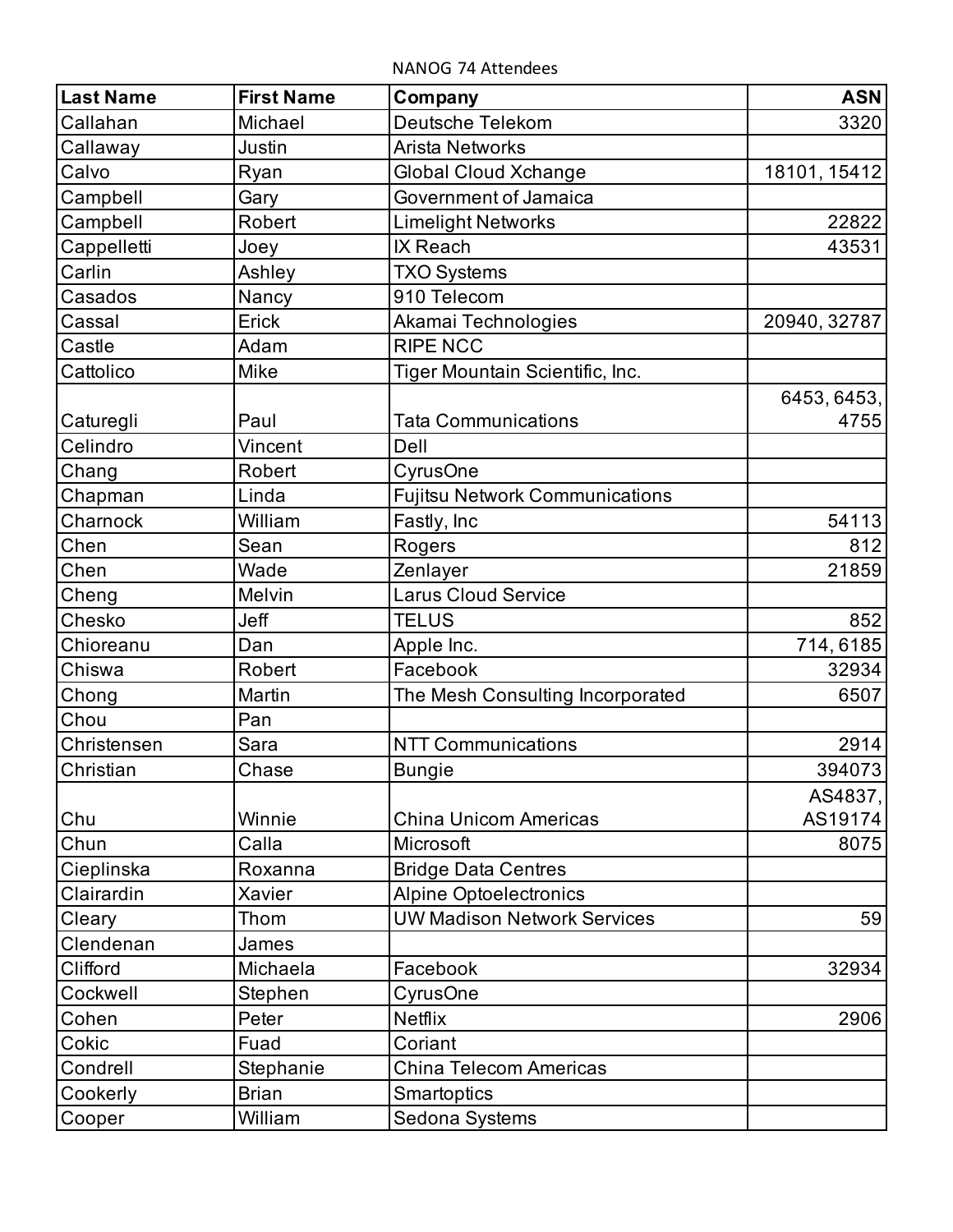NANOG 74 Attendees

| <b>Last Name</b> | <b>First Name</b> | Company                                  | <b>ASN</b>   |
|------------------|-------------------|------------------------------------------|--------------|
|                  |                   | Procuraduria Especializada Contra        |              |
| Cordero Casilla  | Cesar Oscar       | Crimenes y Delitos de Alta Tecnologia    | AFL1517      |
| Cordingley       | <b>Mark</b>       | <b>Actrack Solutions</b>                 | 53339        |
| Corse            | Dale              | <b>Wolfpaw Data Centres Inc</b>          | 30500        |
| Corso            | Alexandre         | <b>Acorus Networks</b>                   | 35280        |
| Costello         | Michael           | <b>Netflix</b>                           | 2906         |
| Crawford         | Cole              | <b>VIO</b>                               |              |
| Crew             | David             | <b>TELXIUS CABLE</b>                     |              |
| Croff            | Micah             | Wish                                     | 205994       |
| Crossin          | Mike              | <b>ARIN</b>                              | 10745        |
| Cruz             | Leandro           | Infinera Corporation                     |              |
| Culley           | Elizabeth         | Comcast                                  | 7922         |
| Cummins          | Paul              | Arista                                   |              |
| Curran           | John              | <b>ARIN</b>                              | $(1-x)$      |
| Cursino          | Marcelo           | TELXIUS CABLE USA, INC                   |              |
| d'Agostino       | Ed                | <b>DE-CIX North America</b>              | 63034, 62499 |
| da Silva         | Ron               | <b>Network Technologies Global</b>       |              |
| Dacey            | Jake              | <b>Crown Castle</b>                      |              |
| <b>Dahlstedt</b> | <b>Mike</b>       | <b>VANIX</b>                             |              |
| Dal Sasso        | Antonio           | <b>Harbour Centre</b>                    |              |
| Dalberg          | <b>Steve</b>      | Ciena                                    |              |
|                  |                   |                                          | AS1239,      |
|                  |                   |                                          | AS10507,     |
| Dalton           | Paul              | Sprint                                   | AS3651       |
| Dani             | Alban             | Squarespace                              | AS53831      |
| Dapilly          | Morgan            | <b>BCNET</b>                             | 271          |
| Daum             | George            | LightRiver                               |              |
| Davenport        | Adam              | <b>GTT</b>                               | 3257         |
| Davidson         | Derek             | Peoples                                  | 40317        |
| Davis            | Todd              | Precision Optical Transceivers, Inc.     |              |
| de Dios          | Judy              |                                          |              |
| de Raadt         | Theo              | <b>YYCIX - Calgary Internet Exchange</b> | 53339, 22512 |
| Dean             | <b>Henry Clay</b> | <b>Mediacom Communications</b>           | 30036        |
| Dearborn         | Jason             | <b>Juniper Networks</b>                  |              |
| <b>DeBack</b>    | Dean              | <b>Charter Communications</b>            | 20115, 7843  |
| DeBartolomeo     | Kevin             | <b>Seaborn Networks</b>                  | AS13786      |
| Decker           | Patrick           | Oracle Cloud Infrastructure              |              |
| Deering          | John              | <b>Digital Realty</b>                    |              |
| <b>Dekker</b>    | Jorg              | <b>Telia Carrier</b>                     | 1299         |
| Delaney          | Patrick           |                                          |              |
| Demers           | <b>Mark</b>       | Kaiam                                    |              |
| Dempsey          | Emily             | Zayo                                     | 6461         |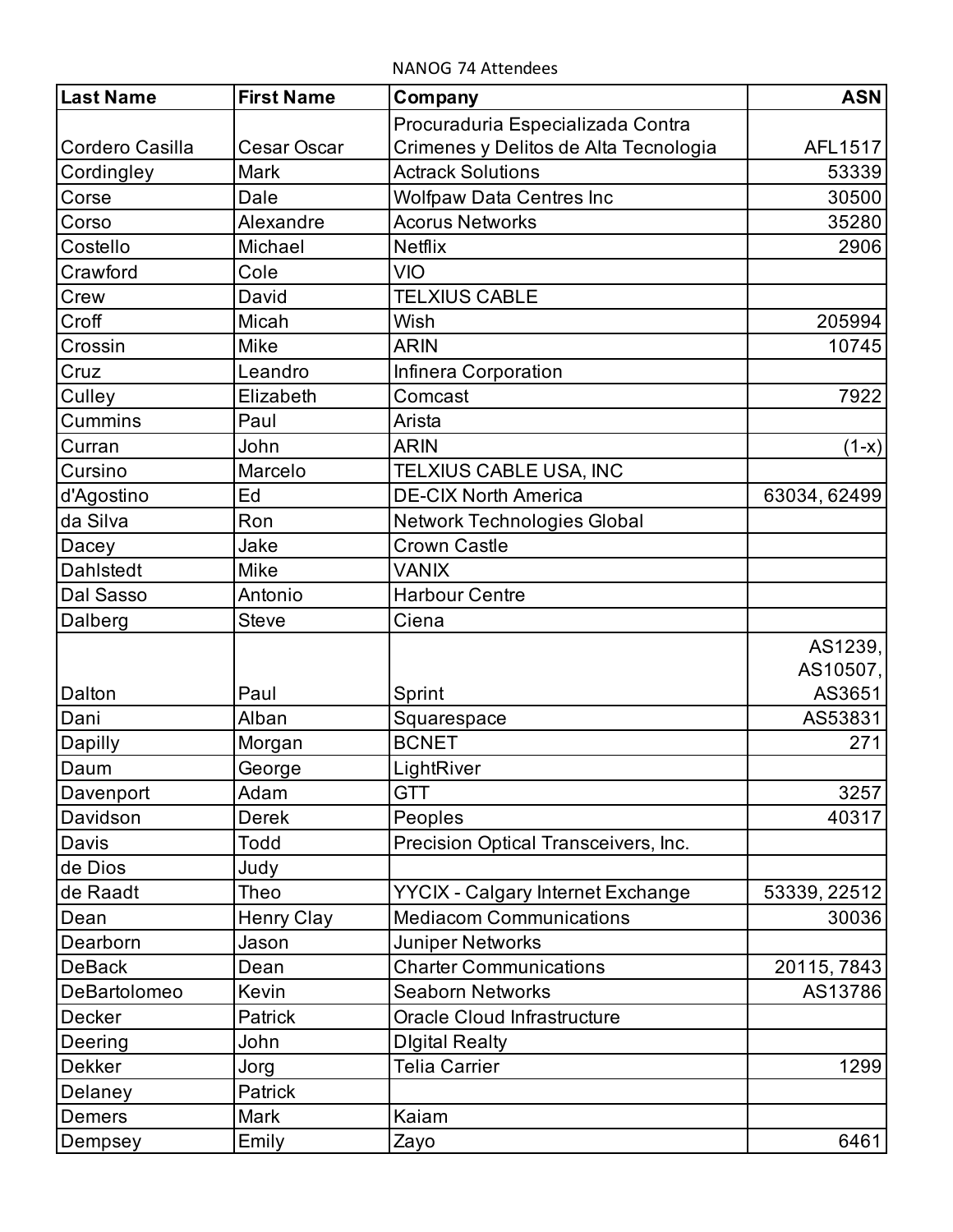NANOG 74 Attendees

| <b>Last Name</b> | <b>First Name</b> | Company                                                                           | <b>ASN</b>  |
|------------------|-------------------|-----------------------------------------------------------------------------------|-------------|
| Deprez           | <b>Rich</b>       | <b>TDS Telecom</b>                                                                | 4181        |
| Desai            | Shreyans          | Serro LLC                                                                         |             |
| Desjardine       | Richard           | <b>Hay Communications</b>                                                         | 395261      |
| DeVos            | Dave              | <b>Precision Optical Transceivers</b>                                             |             |
| Diaz             | Johnny            | Telxius Cable USA, Inc.                                                           | 12956       |
| <b>Dicker</b>    | Christian         | Flexential                                                                        |             |
| Donahue          | Taylor            | Center for Information & Communication<br>Sciences (CICS) - Ball State University |             |
| Donelan          | John              | Kentik                                                                            |             |
| Donnelly         | Ryan              | Salesforce                                                                        | 14340       |
| <b>Driscoll</b>  | Kevin             | Fujitsu Network Communications, Inc.                                              |             |
| Duda             | Ryan              | 123Net / DET-IX                                                                   | 12129, 7949 |
| Duffner          | <b>Brian</b>      | <b>Bluebird Network</b>                                                           | 62943       |
|                  |                   |                                                                                   | AS14086,    |
| Dugas            | Eric              | QIX - Montreal Internet Exchange                                                  | AS55176     |
| Dul              | Andrew            | 8 Continents Networks LLC                                                         |             |
| Dunbar           | Jared             | <b>Clarkson University</b>                                                        | 92          |
| Duncan           | Karen             | <b>TELXIUS CABLE</b>                                                              |             |
| Dunleavy         | Aidan             | Cologix                                                                           |             |
| Duraj            | Grzegorz          | Cisco Umbrella (OpenDNS)                                                          | 36692       |
| Eckel            | Charles           | Cisco Systems                                                                     |             |
| Eggert           | Chuck             | Astreya                                                                           |             |
| Ehnert           | Erica Hughes      | LimeLight Networks                                                                | 22822       |
| Elliot           | Andrew            | Neustar, Inc.                                                                     | 19905       |
| Elliott          | Greg              | <b>NOVA8 Ventures</b>                                                             |             |
| Elrod            | Julie             |                                                                                   |             |
| Emmons           | Paul              | Ninja-IX                                                                          | 5118        |
| Emsley           | lan               | Cisco                                                                             |             |
| Endler           | <b>Mark</b>       | Apple Inc.                                                                        | 714         |
| Epperson         | Kevin             | <b>Netflix</b>                                                                    | 2906        |
| Erekat           | Samer             | <b>BICS</b>                                                                       |             |
| Erickson         | Kevin             | <b>Shaw Communications Inc.</b>                                                   | 6327        |
| Eriksson         | Martin            | Netnod Internet Exchange                                                          | 8674        |
| Erkman           | Ingrid            | Microsoft                                                                         | 8075, 8068  |
| Essanaa          | Sofiane           | <b>Juniper Networks</b>                                                           |             |
| Estrada          | Miguel            | <b>BCNet</b>                                                                      | 271         |
| Fahy             | Michael           | <b>XKL LLC</b>                                                                    |             |
| Fair             | <b>Brian</b>      | <b>NTT Communications</b>                                                         | 2914        |
| Fan              | Mei               | Engineering                                                                       |             |
| Fan              | Yongchao          |                                                                                   |             |
| Farmer           | David             | University of Minnesota                                                           | <b>AS57</b> |
| Farrar           | <b>Stacey</b>     | XKL, LLC.                                                                         |             |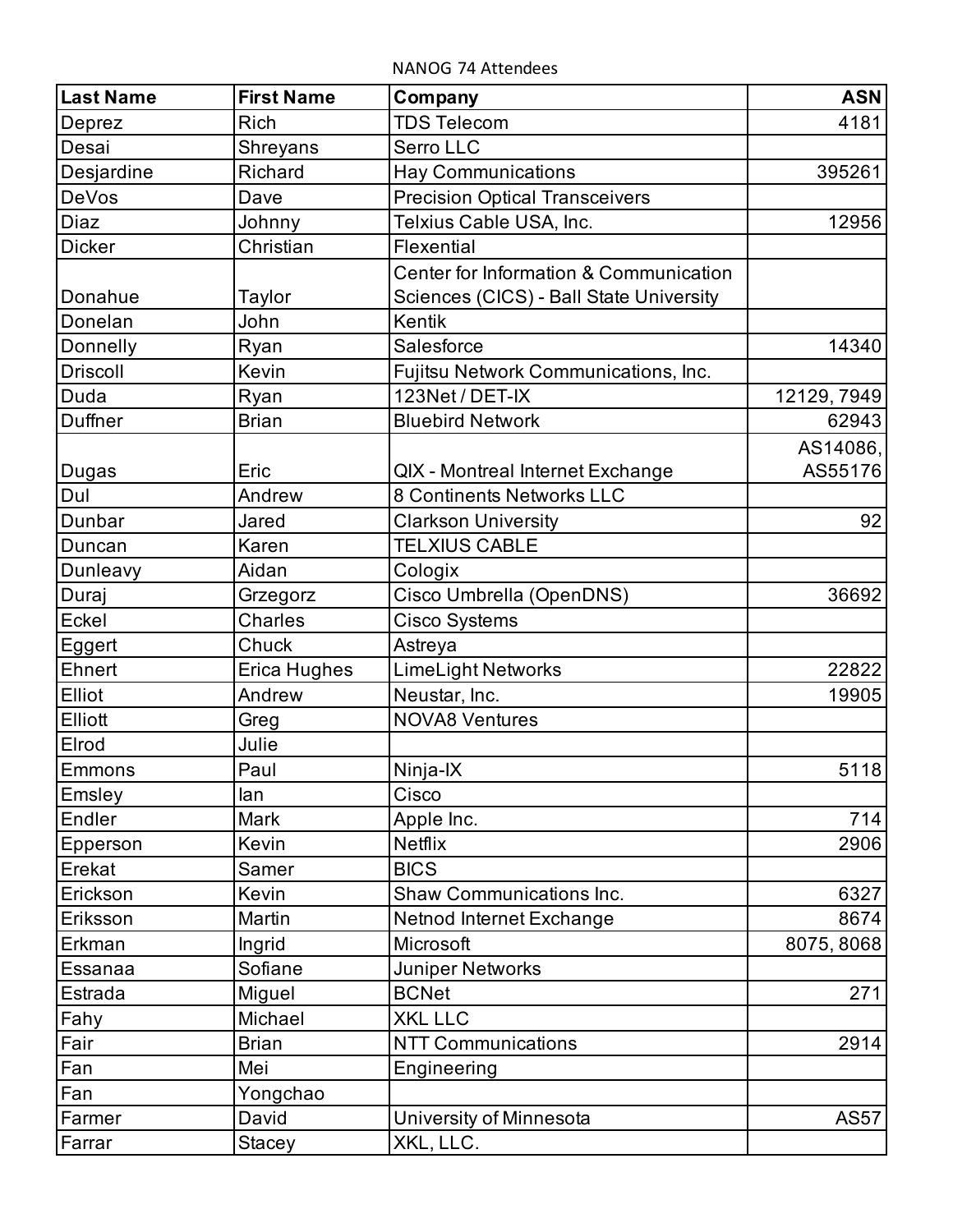NANOG 74 Attendees

| <b>Last Name</b> | <b>First Name</b> | Company                           | <b>ASN</b>   |
|------------------|-------------------|-----------------------------------|--------------|
| Feldman          | <b>Steve</b>      | <b>CBS</b> Interactive            | 6623         |
| <b>Felts</b>     | Katie             | Ciena Corporation                 |              |
| Ferraro          | Lou               | <b>Telia Carrier</b>              | 1299         |
| Ferrel           | John              | <b>QTS Data Centers</b>           | 4136         |
| Ferrer           | Rafael            | <b>NTT Communications</b>         | 2914         |
| Ferres           | Mauricio          | <b>TELXIUS CABLE</b>              |              |
| <b>Fields</b>    | <b>Bryan</b>      | <b>Nokia</b>                      | 38016        |
| Fischetti        | Paul              | Unemployed                        | 65535        |
| Fisher           | Aaron             | <b>H5 Data Centers</b>            | 20029, 63252 |
| Fisher           | Andrew            | <b>Myriad Supply</b>              |              |
|                  |                   |                                   | 6461, 8218,  |
| Fisher           | Mike              | Zayo                              | 15290, 19092 |
| Fishler          | Reid              | <b>Hurricane Electric</b>         | 6939         |
| <b>Fisk</b>      | Gary              | Corelight                         |              |
| Flint            | lan               | Yahoo/Oath                        | 10310        |
| Florian          | <b>Tomas</b>      | <b>DataHive</b>                   | AS18638      |
| Flynn            | Jillian           | NETSCOUT   Arbor                  |              |
| Forney           | Susan             | <b>Hurricane Electric</b>         | 6939         |
| Foust            | <b>Brian</b>      | <b>NTT Communications</b>         | 2914         |
| Frame            | John              | <b>Arista Networks</b>            | 55064        |
| Frank            | Taylor            | Kalorama Group                    |              |
| Fraser           | Regenie           | <b>ARIN</b>                       |              |
| Free             | <b>Brian</b>      | <b>Adobe Systems</b>              | 15224        |
| Freedman         | Avi               | Kentik                            | 6169         |
| Freiding         | Christian         | <b>DE-CIX Management GmbH</b>     | 6695         |
| Fried            | Gabe              | IPv4.Global                       |              |
| Friedman         | Lonni             | <b>Netflix</b>                    | 2906         |
| Fukazawa         | Naoyuki           | BroadBand Tower, Inc.             | 9607 BBTower |
| Fukuchi          | Michikazu         | BBIX, Inc.                        | 23640        |
| Fulton           | Stephen           | <b>Toronto Internet Exchange</b>  | 11670        |
| Fung             | Matthew           | CloudPBX Inc.                     |              |
| Furukawa         | Shinichiro        | SoftBank                          | 17676        |
| Galinis          | Joe               | Packet.net                        | 54825        |
| Gallagher        | PJ                | Fastly, Inc.                      | 54113        |
| Garakahalli      | Navaneeth         | <b>Oracle America</b>             |              |
| Garland          | Ryan              | Twitch                            | 46489        |
| Garrigus         | James             | <b>OSI Global IT</b>              |              |
| Garrison         | Andrea            | Microsoft                         | 8075         |
| Gashinsky        | lgor              | Oath / Yahoo                      | 10310        |
| Gee              | Andrew            | Tech Futures Interactive Inc.     | AS394256     |
| Geerdes          | Lisa              | <b>Paul Bunyan Communications</b> | 14371, 32609 |
| Gehringer        | George            | <b>GTT</b>                        | 3257         |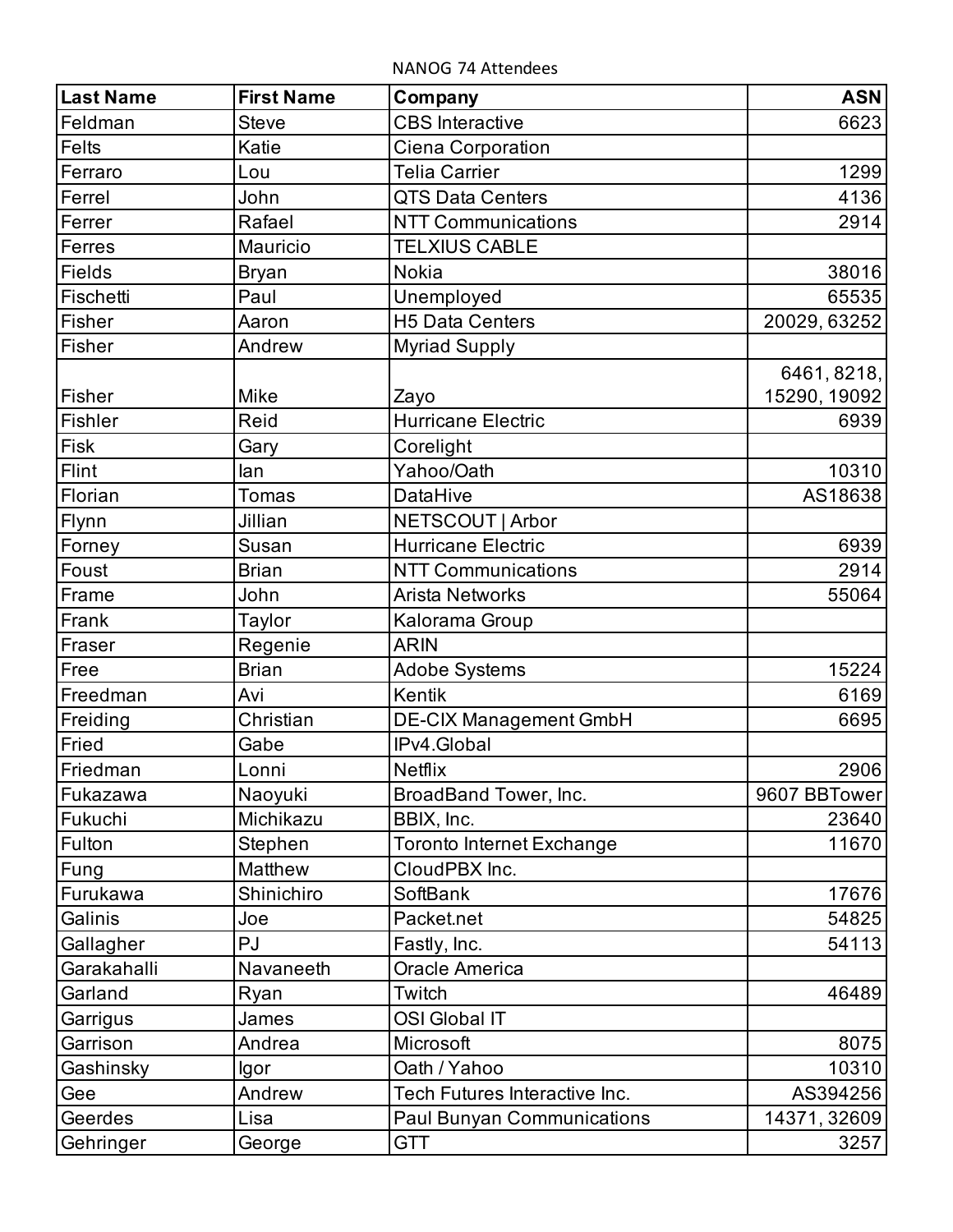NANOG 74 Attendees

| <b>Last Name</b> | <b>First Name</b> | Company                          | <b>ASN</b>    |
|------------------|-------------------|----------------------------------|---------------|
| George           | Todd              | <b>Colocation Northwest</b>      | 18530, 30170  |
| George           | Wesley            | <b>Bytegrid</b>                  | 19528, 46696  |
| Gerry            | Kate              | NetActuate, Inc                  | 36236         |
| Gibbard          | <b>Steve</b>      | <b>Link Level Consulting LLC</b> |               |
| Gibbs            | Michael           | Verisign, Inc                    | 7342          |
| Gibson           | Kevin             | <b>Bluebird Network</b>          | 62943         |
| Giera            | <b>Stefan</b>     | <b>BelWue</b>                    | 553           |
| Gill             | Jay               | Infinera                         |               |
| Gilmore          | Jezzibell         | PacketFabric                     | 4556          |
| Gilmore          | Patrick           | Deep Edge                        |               |
| Gilner           | Aleck             | <b>Juniper Networks</b>          |               |
| Ginsberg         | <b>Steve</b>      | <b>Scale Venture Partners</b>    |               |
| Gitchell         | Gilian            | Infinera                         |               |
| Goff             | Megan             | <b>AWS</b>                       | 16509         |
| Gonzalez         | <b>Nick</b>       | <b>LightRiver Technologies</b>   |               |
| Goodman          | Janine            | Avenue4 LLC                      |               |
| Gordon           | Cameron           | Kalorama Group                   |               |
| Gorman           | <b>Brad</b>       | Verisign                         | 7342          |
| Gosain           | <b>Utkarsh</b>    | <b>Tata Communications</b>       | AS 6451       |
| Grabowski        | Darren            | <b>NTT Communications</b>        | 2914          |
| Grady            | <b>Brian</b>      | Orange                           | 5511          |
| Grand            | Todd              | <b>QuickStream Internet</b>      | AS27618       |
|                  |                   |                                  | 64234, 14007, |
|                  |                   |                                  | 18875, 26968, |
| Grant            | Ron               | <b>Balan Software / Networks</b> | 63297, 53405  |
| Grasso           | Joe               | Ciena                            |               |
| Graves           | Cody              | <b>Clarkson University</b>       |               |
| Gray             | Andrew            | <b>Charter Communications</b>    | 7843, 20115   |
| Greshko          | Paul              | <b>Limelight Networks</b>        | 22822         |
| Griliches        | Eve               | Cisco                            |               |
| Grimm            | Jo                | <b>StrataCore</b>                |               |
| Groves           | Peter             | Serro                            |               |
| Guy              | <b>Nick</b>       | <b>Noel Communications</b>       | 26935         |
| Haddad           | Victor            | <b>Tata Communications</b>       | 6453, 4755    |
|                  |                   |                                  | 6461, 8218,   |
| Hagens           | Robert            | Zayo Group                       | 15290         |
| Haller           | Seth Ruben        | <b>EPS Global</b>                |               |
| Hamilton         | Adam              |                                  |               |
| Hamilton III     | Leroy             | <b>MCNC</b>                      | 81            |
| Hanaway          | Kyle              | <b>NTT America</b>               | 2914          |
| Hankins          | Greg              | Nokia                            | 38016         |
| Hannie           | Stefan            | CloudPBX Inc.                    |               |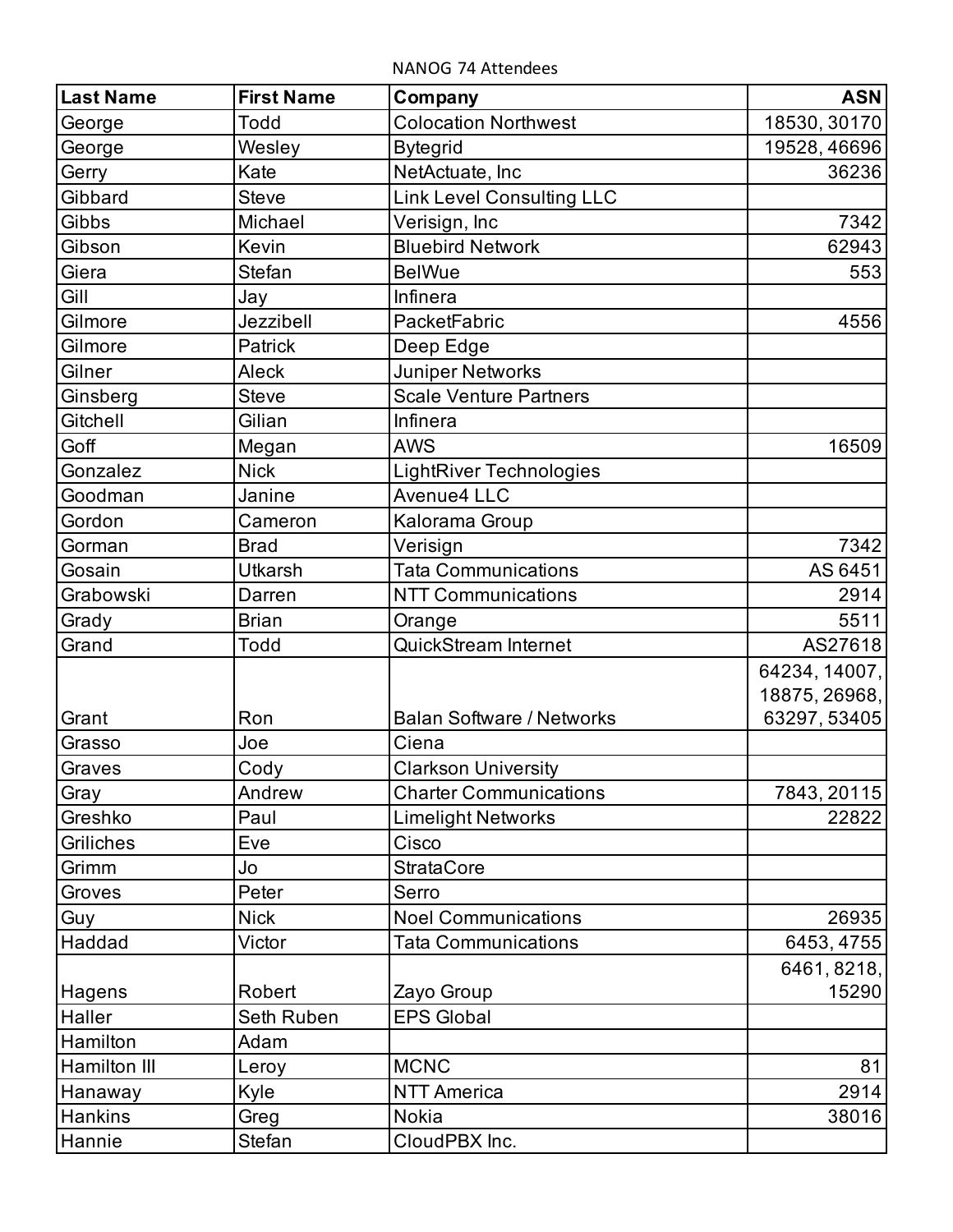NANOG 74 Attendees

| <b>Last Name</b> | <b>First Name</b> | Company                          | <b>ASN</b>   |
|------------------|-------------------|----------------------------------|--------------|
| Hannigan         | Martin            | Deep Edge Technologies           | 46489        |
| Hansen           | David             | <b>NTT America</b>               |              |
| Harbour          | Gary              | <b>QuickStream Internet</b>      | AS27618      |
| Hargrave         | Will              | <b>LONAP</b>                     | 8330         |
| Harland          | <b>Nicholas</b>   | Microsoft                        | 8075         |
| Harnisch         | Manuel            | Kentik                           |              |
| Harrison         | Peter             | <b>Colovore LLC</b>              | 18907        |
| Hartin           | John              | TeleworX, LLC                    |              |
| Hartman          | Stephen           | <b>Telia Carrier</b>             | 1299         |
| Harvey           | <b>Darrieux</b>   | <b>NANOG</b>                     |              |
| Haubold          | Bill              |                                  | 10026        |
| Haworth          | Jason             | Kentik                           |              |
| Hay              | Marilyn           | <b>VANIX</b>                     | 64234        |
| Hedges           | Ben               | <b>LINX America</b>              | 5459, 21919  |
| Heichman         | Jakub             | Facebook                         | 32934        |
| Hein             | John              | Archeo Futurus, Inc              | 397003       |
| Heino            | Flemming          | London Internet Exchange Ltd     | 5459         |
| Helmenstine      | Peter             | <b>Digital Realty</b>            | 36086        |
| <b>Hess</b>      | Joe               | <b>Hess Communications</b>       |              |
| Hettinger        | Phil              | Ciena                            |              |
| Hill             | Angel             | <b>Ball State University</b>     |              |
| Hill             | John              | <b>DE-CIX</b>                    | 6695         |
| Hill             | <b>Russell</b>    | CoreSite                         |              |
| Hill             | <b>Steven</b>     | EdgeConneX                       |              |
| Hinds            | Jeff              | ThousandEyes                     | 394101       |
| Hinton           | Ryan              | Global Cloud Xchange, Reliance   | 18101, 15412 |
| Hohman           | Kevin             | Tierpoint                        |              |
| Hoida            | Todd              | www.ragingwire.com               |              |
| Holan            | Geoffrey          | <b>TELUS</b>                     | 852          |
| Holguin          | Art               | <b>Nokia</b>                     |              |
| Hollinger        | Nathan            | Neustar                          | 19905        |
| Holmes           | Stephen           | <b>Digital Realty</b>            | 32299        |
|                  |                   |                                  | 8075, 8068,  |
| Holt             | <b>Nick</b>       | Microsoft                        | 8069         |
| Holub            | David             | <b>Colt Data Centre Services</b> | 8220         |
| Hong             | Kenny             | Calix                            |              |
| Hooglander       | Courtney          | <b>WYLTK</b>                     |              |
| <b>Hopkins</b>   | Paul              | <b>Colt Data Centre Services</b> |              |
| Hopkins          | Sean              | <b>ARIN</b>                      |              |
| Horkey           | Michael           | Imperva                          | 19551        |
| Horton           | Joe               | <b>Juniper Networks</b>          |              |
| Howard           | Lee               | Retevia                          | 23213        |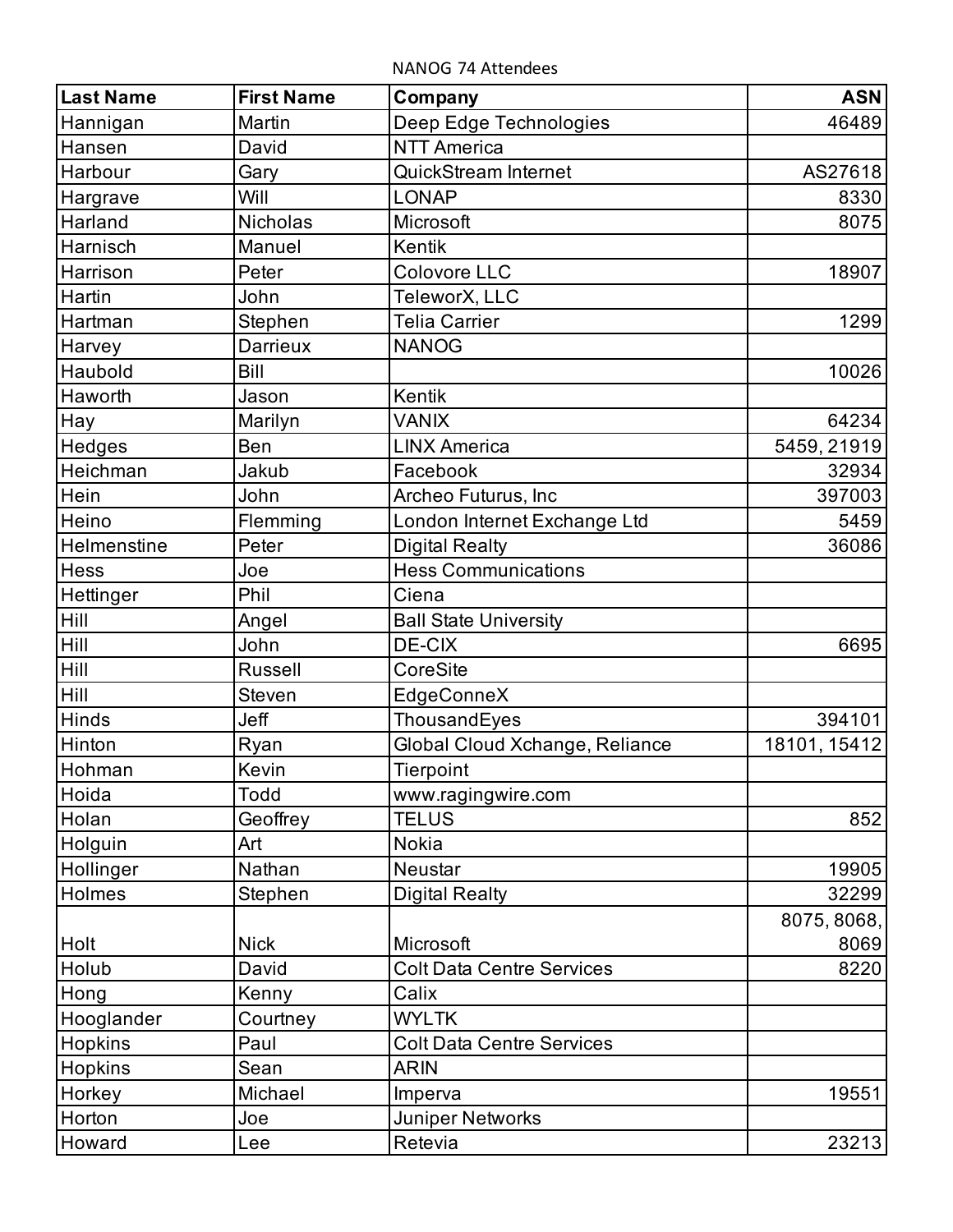NANOG 74 Attendees

| <b>Last Name</b> | <b>First Name</b> | Company                              | <b>ASN</b>   |
|------------------|-------------------|--------------------------------------|--------------|
| Howard           | <b>Steve</b>      | <b>Paul Bunyan Communications</b>    | 14371, 32609 |
| Howser           | Christie          | <b>NTT Communications</b>            | 2914         |
| Hudon            | Pierre            | <b>Tata Communications Americas</b>  | 6453         |
| Hudson           | Alicca            | Precision Optical Transceivers, Inc. |              |
| Hudson           | <b>Drew</b>       | Precision Optical Transceivers, Inc. |              |
| <b>Hughes</b>    | Aaron             | <b>6connect</b>                      | 8038         |
| Humphrey         | Damon             | <b>NTT Communications</b>            | 2914         |
| Hunter           | Kathleen          | Comcast                              |              |
| Huston           | Geoff             | <b>APNIC</b>                         | 131072       |
| Hutchison        | Tine              | Verizon Media (EdgeCast CDN, Yahoo)  | 10310, 15133 |
| Ibarra           | Manuel            | <b>Nitel</b>                         | 53828        |
| Ikeda            | Shigeru           | QTnet,inc.                           | 7679         |
| llari            | Milko             | Enter                                | 12850        |
| Imran            | Hafsa             | ThousandEyes                         |              |
| Indraji          | Affandi           | Equinix                              | 24115        |
| Iqbal            | Faisal            | Cisco Systems Inc.                   |              |
| Irving           | Richard           | <b>LONAP</b>                         | 8330         |
| Isaac            | Aldrin            | <b>Juniper Networks</b>              |              |
| <b>Ivatury</b>   | Malini            | <b>NTT Communications</b>            | 2914         |
| Jackman          | Chris             | <b>RCN</b>                           | 6079         |
| Jackson          | Carl              | IBM Cloud / Softlayer                | 36351        |
| Jackson          | Dean              | AppNeta                              |              |
| Jacobs           | John              | Fortinet                             |              |
| Jacobs           | Michael           | Kentik                               |              |
| Jacobsen         | Ole               | The Internet Protocol Journal        |              |
|                  |                   |                                      | 6079, 7459,  |
| Jacoby           | Peter             | <b>RCN/Grande/Wave</b>               | 11404        |
| James            | Gary              | SummitIG                             |              |
| Jameson          | Tanja             | Windstream                           |              |
| Jamieson         | Scott             | <b>VANIX</b>                         | 64234        |
| Jarrett          | Erik              | <b>Network Utility Force</b>         | AS394345     |
| Jean-Francois    | Nathanael         | NS <sub>1</sub>                      | 62597        |
| Jegede           | Dayo              | Facebook                             | 32934        |
| Jemes            | <b>Brian</b>      | University of Idaho                  | 11808        |
| Jenkins          | Josh              | <b>ICANN</b>                         | 40528, 16876 |
| Jewell           | Michael           | Verisign                             | AS7342       |
| Jhaveri          | Anshuman          | Verisign Inc                         | 7342         |
|                  |                   |                                      | 7786, 12008, |
| Joffe            | Rodney            | Neustar                              | 19905        |
| Jogback          | LM                | Netnod                               | 8674         |
| Johnson          | Grant             | Nokia                                |              |
| Jones            | <b>Brian</b>      | Virginia Tech                        | 1312         |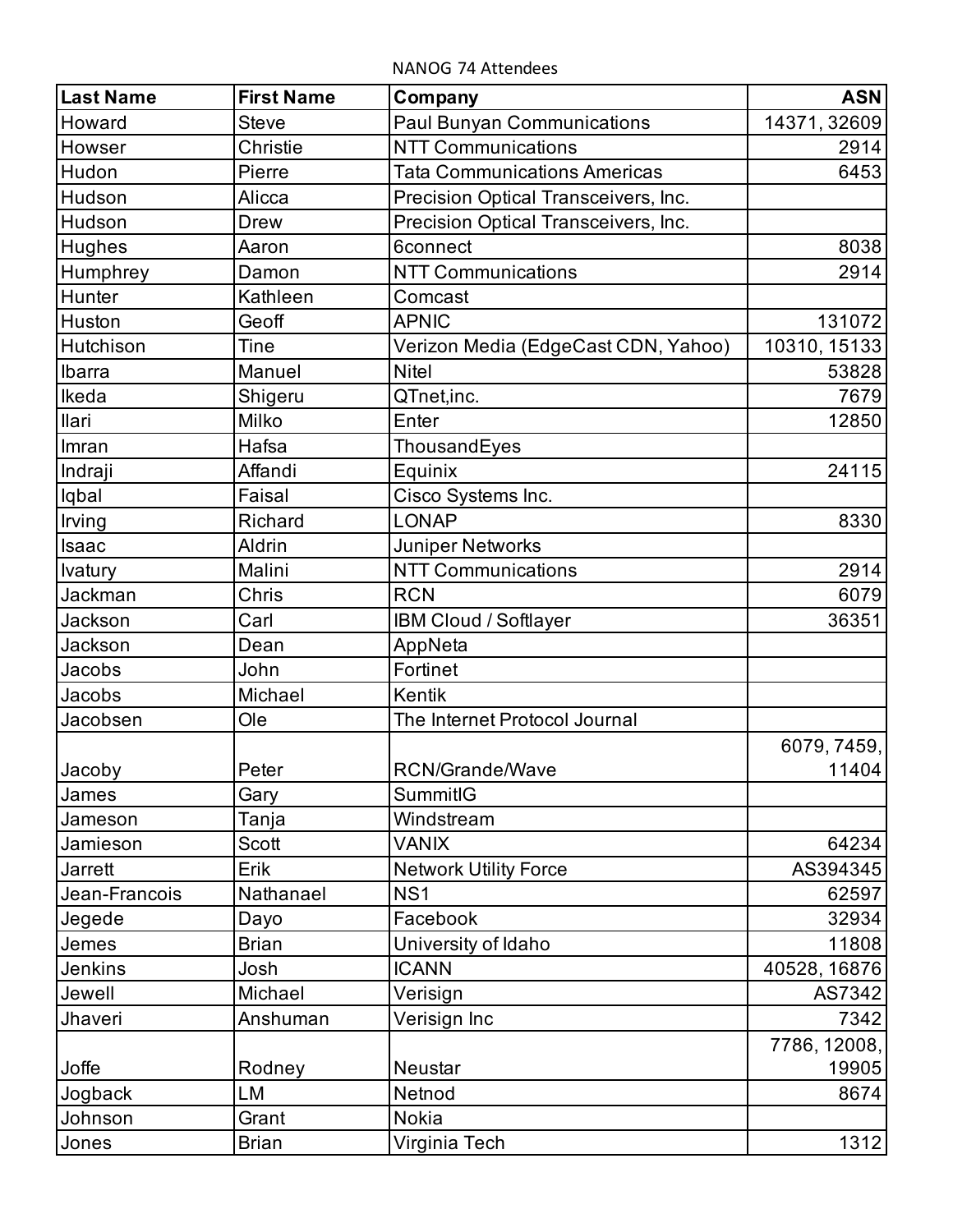NANOG 74 Attendees

| <b>Last Name</b> | <b>First Name</b> | Company                               | <b>ASN</b>   |
|------------------|-------------------|---------------------------------------|--------------|
| Jones            | Limor             | Spark NZ                              | 4648         |
| Jones            | Scott             | <b>NTT America</b>                    | 2914         |
| Joseph           | Mike              | <b>MODE</b>                           |              |
| Jothimani        | Pradeep           | <b>Arista Networks Inc</b>            | AS55064      |
| Kacprzynski      | Tom               | <b>Edge Gravity by Ericsson</b>       | 47254        |
| Kalegaric        | <b>Steve</b>      | <b>Juniper Networks</b>               |              |
| Kamiya           | Kazunori          | <b>NTT</b>                            | 2914         |
| Kandasamy        | Sudhakar          | Knowledge Computers Ltd.              |              |
| Kangas           | Nicole            | Microsoft                             | 8075, 8068   |
| Karmarkar        | Manali            | Cisco                                 |              |
| Karn             | <b>Bill</b>       | Oracle                                | 31898        |
| Kasmai           | Kevin             | <b>PCCW Global</b>                    | 3491         |
| Kaufman          | Timothy           | Linode/PhillyIX                       | 63949, 54033 |
| Kaufmann         | Christian         | <b>AKAMAI TECHNOLOGIES</b>            | 20940, 32787 |
| Kaushal          | Amit              | <b>F5 Networks</b>                    | 55002        |
| Kautz            | <b>Bill</b>       | Coriant                               |              |
| Kawabata         | Hiroki            | <b>JPNIC</b>                          | 2515         |
| Kazmierczak      | Art               | <b>Telia Carrier</b>                  | 1299         |
| Kelley           | Michael           | <b>China Telecom Americas</b>         |              |
| Kelly            | Chris             | Superloop                             | 38195        |
| Kendrick         | Carl              | <b>GTT</b>                            |              |
| Kennedy          | Ben               | Cogeco Peer1                          | 13768        |
| Kennedy          | L Sean            | <b>NANOG</b>                          |              |
| Kenny            | Noelle            | Inflect                               |              |
| Kestler          | Andrew            | EdgeConneX                            |              |
| Kharyal          | Sunil             | Zayo Group                            | 6461, 8218   |
| Khomyakov        | Andrey            | Athenahealth Inc                      | 11174        |
| Khoo             | Andrew            |                                       | 7175         |
| Khuon            | Jake              | Symantec                              | 26282        |
| Kierzewski       | Stephen           | Cogent                                | 174          |
| Kim              | Yong              | Verisign                              |              |
| Kindle           | Keith             | <b>PEOPLES</b>                        | 40317        |
| Kitade           | Kohei             | NTT communiations                     | 4713         |
| Kitella          | <b>Bob</b>        | Pachez/YYCIX                          | 1645         |
| Klein            | <b>Brianna</b>    | Serro - Development for NetOps        |              |
| Klimasauskas     | Luke              | Microsoft                             | 8075         |
| Klinec           | Vlatko            | <b>Fujitsu Network Communications</b> |              |
| Klocke           | <b>Kurt</b>       | <b>Charter Communications</b>         | 20115        |
| Kloots           | Jac               | <b>SURFnet</b>                        | 1103         |
| <b>Kluss</b>     | Daniel            | Archeo Futurus, Inc                   | 397003       |
| Knight           | <b>Brian</b>      | <b>Nitel</b>                          | 53828        |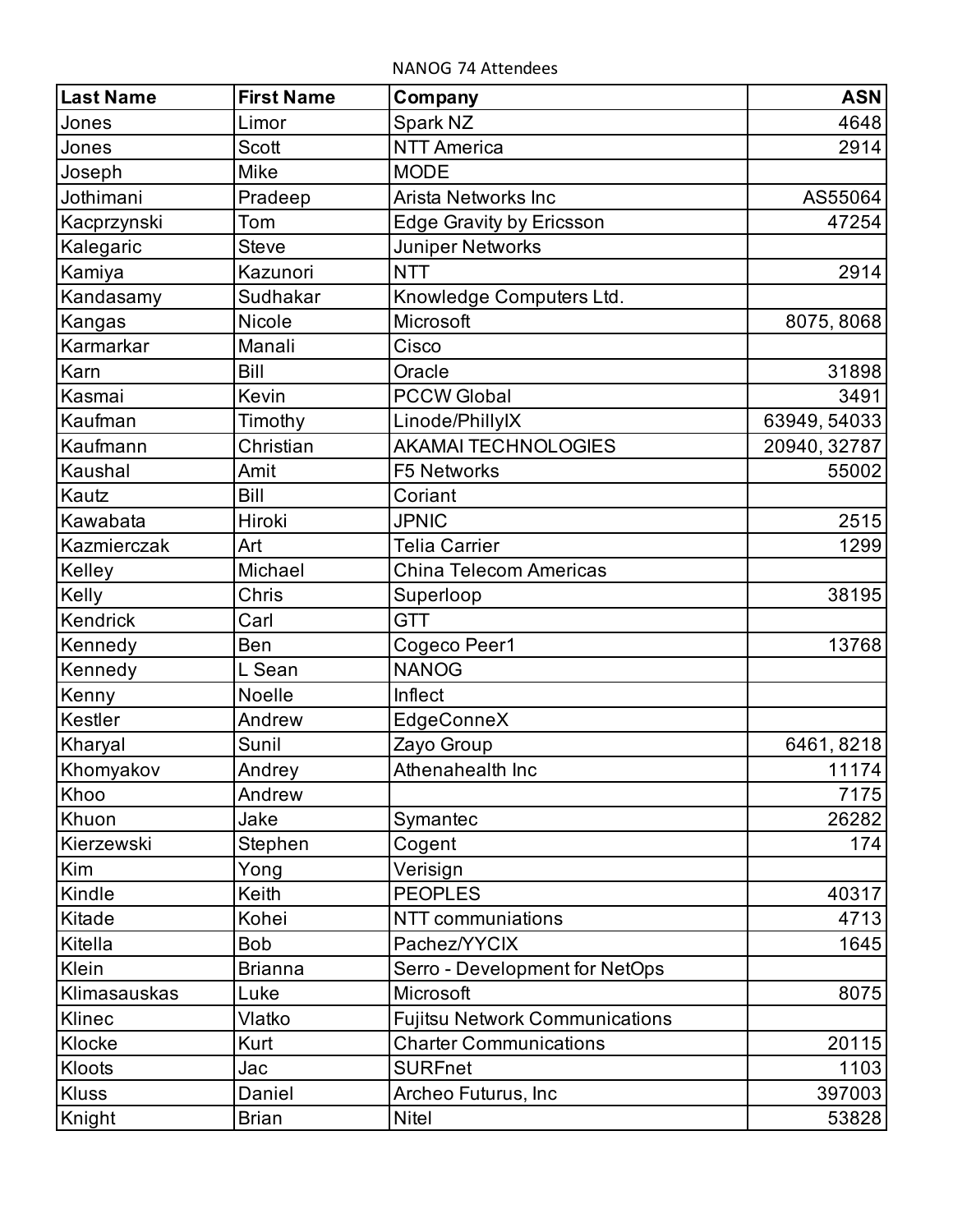NANOG 74 Attendees

| Last Name    | <b>First Name</b>   | Company                          | <b>ASN</b>   |
|--------------|---------------------|----------------------------------|--------------|
|              |                     |                                  | 7843, 20115, |
| Knopps       | <b>Brian</b>        | <b>Charter Communications</b>    | 33588        |
| Koch         | Alexander           | <b>Telia Carrier</b>             | 1299         |
| Koch         | Andy                | <b>Hoyos Consulting LLC</b>      | 53597        |
| Kohli        | Simran Kaur         | University of Colorado Boulder   |              |
| Kohlstetter  | Peer                | <b>Blue Networks / HessenKom</b> | as50469      |
| Kohmanyuk    | Dmitry              | <b>Intuix LLC</b>                | 18865        |
| Kojima       | Akira               | <b>JPNAP</b>                     | 7521         |
| Kolomiyets   | Yuri                | Corsa Technology Inc.            |              |
| Koo          | Jihoi               | Midco                            | 11232        |
| Korrapati    | Bhargav Krishna     | <b>George Mason University</b>   |              |
| Korshunov    | <b>Mikhail</b>      | Cisco                            |              |
| Kosters      | Mark                | <b>ARIN</b>                      |              |
| Kostin       | Andrey              | TekSavvy Solutions Inc.          |              |
| Kovac        | Ron                 | <b>Ball State University</b>     | 20452        |
| Kowal        | Michael             | Cisco                            |              |
| Kowalsky     | Ken                 | Province of BC                   | 3633         |
| Kozak        | Marcin              | Comcast                          | 7922         |
| Kozsan       | Ron                 | University of Victoria           | 16462        |
| Krall        | Joe                 | Twitch                           | 46489        |
| Kroenung     | <b>Bernhard</b>     | <b>DE-CIX Management GmbH</b>    | 6695         |
| Krohn        | Alex                | GT.net                           | 36483        |
| <b>Kruse</b> | David               | cPacket Networks, Inc            |              |
| Kuarsingh    | Victor              | Oracle                           | 33517        |
| Kuhnke       | Eric                | Noel Communications (AS26935)    | AS26935      |
| Kunkel       | Marvin              | <b>Wave Broadband</b>            | 11404        |
| Kurita       | $Ry_2$              | <b>KDDI America / TELEHOUSE</b>  | AS2516       |
| Kusa         | Joe                 | <b>GTT</b>                       | 3257         |
| Kusumoto     | lku                 | BBIX, Inc.                       |              |
| <b>Kwak</b>  | Tony                | Verisign                         | 7342         |
| Kwan         | Ronald              | <b>PCCW Global</b>               | 3491         |
| Lackamp      | Damion              | Cyxtera Technologies             | 12213        |
| Lad          | Mohit               | ThousandEyes                     |              |
| Ladha        | Amyn                | <b>Juniper Networks</b>          |              |
| Lagerfeldt   | <b>Carl Fredrik</b> | <b>Telia Carrier</b>             | 1299         |
| Laichi       | Reda                | <b>NOKIA</b>                     |              |
| Laing        | Patrick             | Radiant                          |              |
| Lam          | Eric                | CloudPBX Inc.                    |              |
| Lam          | Eris Witty          | CloudPBX Inc.                    |              |
| Lam          | Leo                 | Radiant                          |              |
| Lamb         | Chad                | <b>XKL LLC</b>                   |              |
| Lancu        | Gilbert             | SQ                               |              |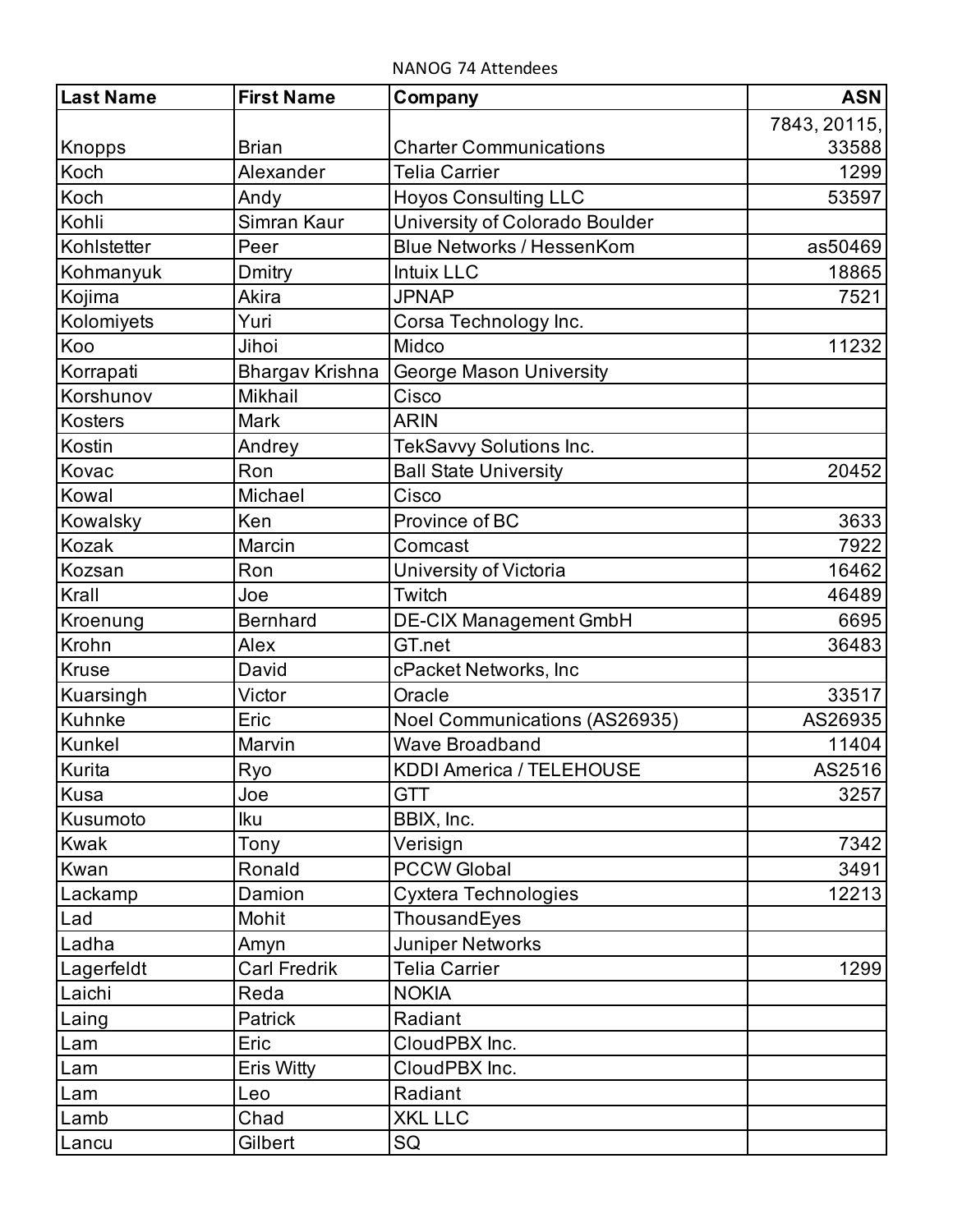NANOG 74 Attendees

| <b>Last Name</b> | <b>First Name</b> | Company                                  | <b>ASN</b>    |
|------------------|-------------------|------------------------------------------|---------------|
| Landau           | Mika              | <b>Approved Networks</b>                 |               |
| Lasher           | Donn              | <b>F5 Networks</b>                       | 55002         |
|                  |                   | Canadian Internet Registration Authority | 27299, 55195, |
| Latour           | Jacques           | (CIRA)                                   | 394354        |
| Latzko           | Alexander         | Servercentral, Inc                       | 23352         |
| Le               | <b>Bryan</b>      | <b>IBM Cloud</b>                         | 36351         |
| Le Valladon      | Lily              | <b>Digital Realty</b>                    |               |
| Lee              | Louie             | Google Fiber                             | 16591         |
| Lee              | Michelle          | <b>Wave Broadband</b>                    | 11404         |
| Lemmon           | Elgin             | Windstream                               |               |
| Levy             | Nimrod            | AT&T                                     | 7018          |
| Lewan            | <b>Brett</b>      | Microsoft                                | 8075          |
|                  |                   | University of the Commonwealth           |               |
| Lewars           | Roosevelt         | Caribbean (UCC)                          |               |
| Li               | Tony              | Arista                                   | 55064         |
| Liedel           | Lisa              | <b>ARIN</b>                              |               |
| Lindsey          | Marc              | <b>Avenue4 LLC</b>                       |               |
| Ling             | Calvin            | <b>TELUS</b>                             | 852           |
| Link             | Jessica           | <b>Netflix</b>                           | 2906          |
| Litvin           | Eric              | Luma Optics                              |               |
| Liu              | Charlie           | <b>Charter Communications</b>            | 20115         |
| Liu              | Yaoqing           | <b>Clarkson University</b>               | 92            |
| Lobanovsky       | Daniel            | <b>Terabit Systems</b>                   |               |
| Loch             | Kevin             | <b>QTS Data Centers</b>                  | 4136          |
| Loehr            | Aaron             | <b>StrataCore</b>                        |               |
| Long             | Michael           | <b>NTT America</b>                       | 2914          |
| Losher           | Peter             | Oath Ad Platforms                        |               |
| Lotgerink        | Ronald            | Infradata Inc.                           |               |
| Lotia            | Pratik            | <b>Charter Communications</b>            | 20115         |
| Lotz             | Richard           | Oracle                                   | 31898         |
| Lu               | Huan              | Neustar                                  | 12008         |
| Lubeck           | John              | Midco                                    | 11232         |
| Lucente          | Paolo             | <b>NTT Communications</b>                | 2914          |
| Lui              | Richard           | <b>Harbour Centre</b>                    |               |
| Luksik           | Hollie            | <b>NTT Communications</b>                | 2914          |
| Lumbis           | Pete              | <b>Cumulus Networks</b>                  |               |
| Ly               | Lisa              | Telstra                                  | 1221          |
| Lynch            | Ryan              | <b>Datalink</b>                          | 65001         |
| Ma               | Kenneth           | <b>China Telecom Americas</b>            |               |
| Machado          | Monika            | <b>Oracle Cloud</b>                      |               |
| Machen           | Chris             | CyrusOne                                 | 62            |
| Macri            | John              | Reliance- GCX                            | 15412, 18101  |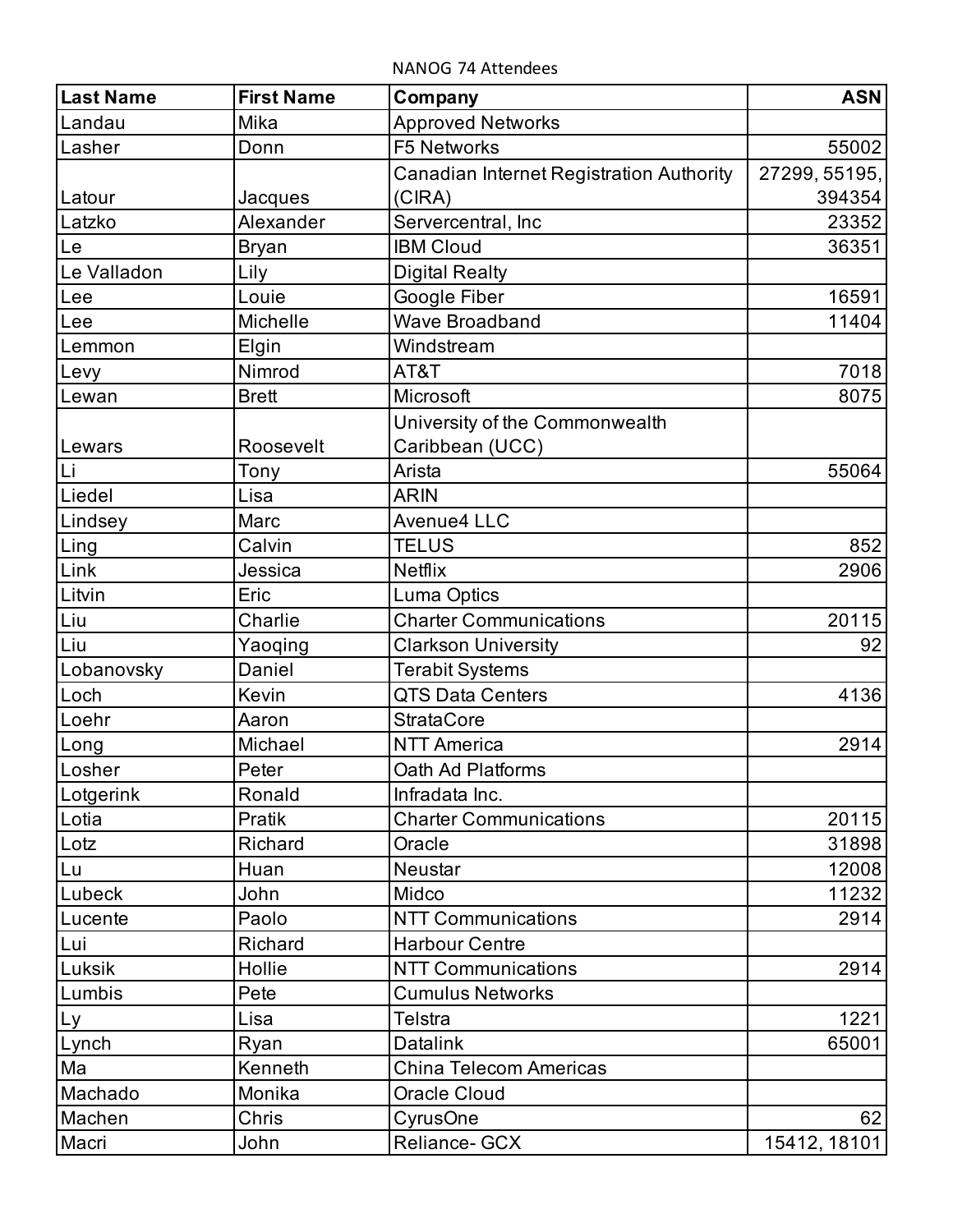NANOG 74 Attendees

| <b>Last Name</b>    | <b>First Name</b> | Company                            | <b>ASN</b>    |
|---------------------|-------------------|------------------------------------|---------------|
| Madry               | Walaid            | <b>Disney Streaming Services</b>   | 22604         |
| Magee               | Scott             | <b>INFINERA</b>                    |               |
|                     |                   |                                    | 62955, 11643, |
| Mahon               | <b>Matthew</b>    | eBay                               | 40533, 14494  |
| Mahoney             | Dan               | Internet Systems Consortium        | 1280/3557     |
| Maia                | Wardner           | <b>LACNIC</b>                      | 28657         |
| Malone              | Christopher       | <b>Crown Castle Fiber</b>          |               |
| Manca               | <b>Missko</b>     | <b>ServerCentral</b>               | 36351         |
| Marentette          | Nathan            | Nokia Deepfield                    |               |
| <b>Martey Asare</b> | Andrew            | <b>National Capital FreeNet</b>    |               |
| Martin              | Christian         | Arista Networks                    |               |
| Martin              | Scott             | <b>AppNexus Inc</b>                | 29990         |
| Martone             | Jonathan          | Cyxtera                            |               |
| Maruf               | K.                | <b>NTT Communications</b>          | 2914          |
| Mastrobattista      | Frank             | <b>Crown Castle Fiber</b>          |               |
| Materan             | Tabata            | <b>Telxius Cable</b>               | 12956         |
| Matsubara           | Masatoshi         | QTnet, Inc.                        | 7679          |
| Matsushita          | Shuzo             | Fujitsu limited                    |               |
| Matsushita          | Taishi            | QTnet                              | 7679          |
| Matte               | Phil              | AMS-IX, USA                        | 1200          |
| <b>Matthies</b>     | Patrick           | Facebook                           | 32934         |
| Mauch               | Jared             | Akamai                             | 20940         |
| <b>McBeth</b>       | Joshua            | NetActuate, Inc                    | 36236         |
| McCarthy            | Jeremy            | TekSavvy Solutions Inc.            |               |
| McCredie            | <b>Miles</b>      | <b>GDT</b>                         | 18480         |
| McDougall           | <b>Bruce</b>      | Cisco Systems                      |               |
| McEachin            | Jason             | <b>Corero Network Security</b>     |               |
| McEachran           | Paige             | TekSavvy Solutions Inc.            |               |
| McHugh              | Kevin             | AppViewX                           |               |
| McIntyre            | Ken               | Sr. Backbone Engineer              | 13649         |
| <b>McMurtry</b>     | Sanford           | Akamai Technologies                |               |
| <b>McNair</b>       | Edward            | <b>NANOG</b>                       |               |
| McPherson           | Danny             | Verisign                           |               |
| Means               | Adam              | <b>Netflix</b>                     | 2906          |
| Medhi               | Deep              | <b>National Science Foundation</b> |               |
| Medina              | Angelique         | ThousandEyes                       | 394101        |
| Mehta               | Harsh             | Akamai Technologies                | 20940         |
| Mehta               | Himesh            | Ciena                              |               |
| Menser              | <b>Charles</b>    | <b>Network Utility Force</b>       |               |
| Mentasti            | Julian            | <b>CloudPBX</b>                    |               |
| Mentzer             | Sean              | Juniper Networks                   |               |
| Merrill             | Kelly             | Pavlov Media                       | 23473         |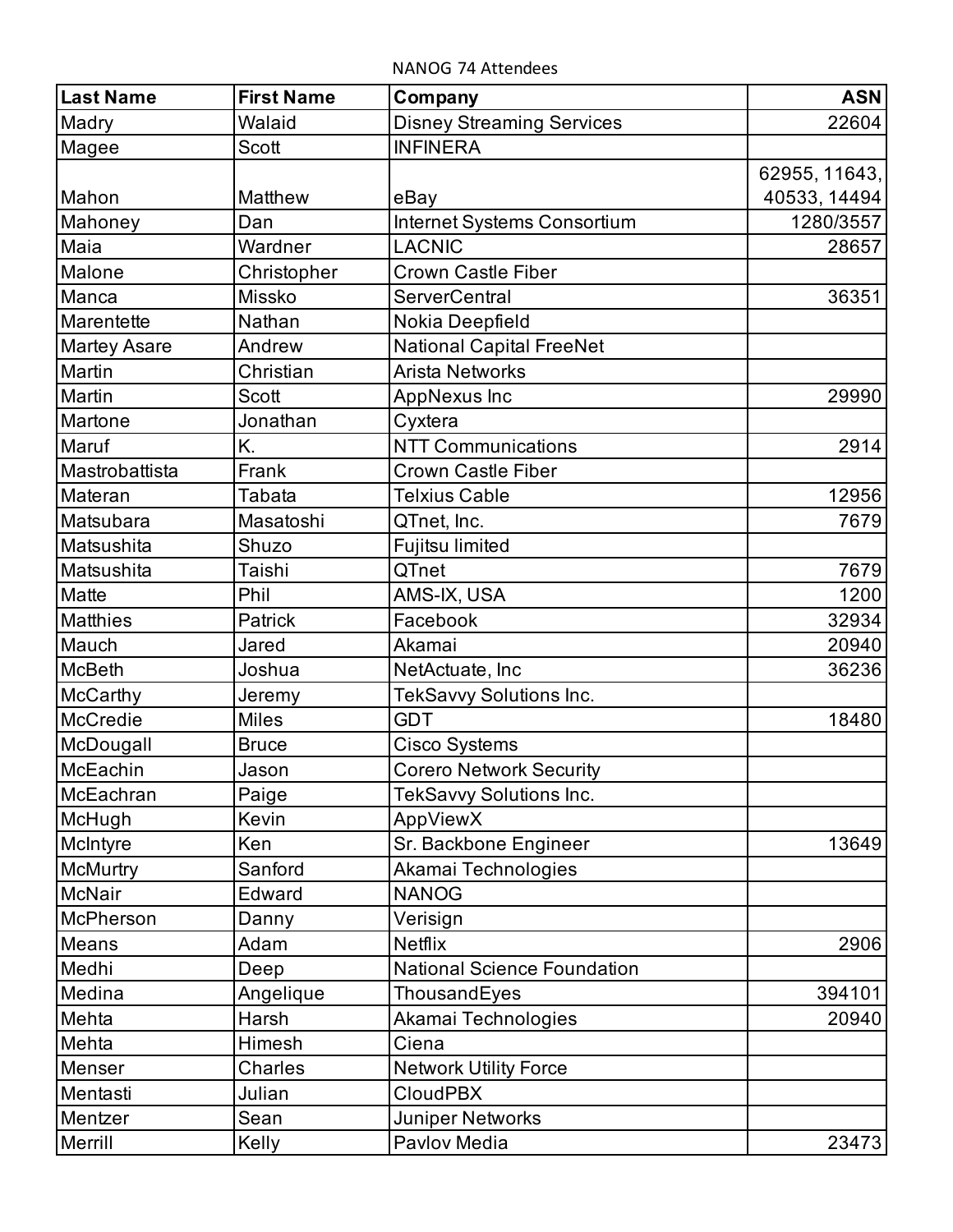NANOG 74 Attendees

| <b>Last Name</b> | <b>First Name</b> | Company                                  | <b>ASN</b>    |
|------------------|-------------------|------------------------------------------|---------------|
| Messetchkov      | Slav              | SaskTel                                  | 803           |
| Messina          | Jonathan          | <b>OSI Hardware</b>                      |               |
|                  |                   | Carnegie Mellon University/Software      |               |
| Metcalf          | Leigh             | <b>Engineering Institute</b>             |               |
| <b>Meuse</b>     | <b>Steve</b>      | Kentik                                   | 6169          |
| <b>Meyers</b>    | Don               | Inphi                                    |               |
| Middlebrook      | Malachi           | <b>Blizzard Entertainment</b>            | 57976         |
| <b>Mikulasik</b> | Stephen           | Civeo                                    |               |
| Milam            | Chad              | PacketFabric                             |               |
| Miller           | <b>Ilissa</b>     | <b>NANOG</b>                             |               |
| Milton           | Stephen           | <b>IsoFusion / Colocation Northwest</b>  | 18530, 30170  |
| Minakawa         | Yasuo             | <b>BroadBand Tower, Inc</b>              | AS9607        |
| Minor            | Nathan            | <b>Adobe Systems</b>                     | 15224         |
| Mitchell         | Jon               | Alt Telecom                              |               |
| Mitev            | Ognian            | <b>Charter Communications</b>            | 7843, 20115   |
| Mitrov           | Aleksandar        | AMS-IX                                   | 1200          |
| Mitsuhata        | Taka              | A10                                      |               |
| Modica           | Richard           | <b>GTT</b>                               | 3257          |
| Monroe           | Randy             | <b>Uber Technologies, Inc</b>            | 395012        |
| Montgomery       | Doug              | <b>NIST</b>                              | 49            |
| Moore            | Alyssa            | <b>CIRA</b>                              | 15296         |
| Moreno           | Alejandra         | Transtelco                               | 32098         |
| Morishima        | Takamasa          | <b>KDDI/TELEHOUSE</b>                    | 2516          |
| Morita           | Hideyuki          | <b>NTT Communications</b>                | 2914          |
| <b>Morris</b>    | Tina              | Amazon Web Services (AWS)                | 16509         |
| Morrow           | Christopher       | Google                                   | 15169         |
| <b>Motes</b>     | Jeff              | Cologix                                  | 8001          |
| Mouallem         | Sam               | Fujitsu network Coommunications          |               |
| Moyer            | Pete              | Nokia ION                                |               |
| Mudry            | Ron               | Uniti Group Inc.                         |               |
| Muggli           | Jim               | <b>Network Utility Force</b>             |               |
| Mukai            | Masaru            | <b>KDDI</b>                              | 2516          |
| Muller           | Erik              | <b>Network Utility Force</b>             |               |
|                  |                   |                                          | 32097, 33387, |
| Mulligan         | <b>Brandon</b>    | Wholesale Internet                       | 40542         |
| Munro            | <b>Bruce</b>      | <b>Windwave Communications</b>           | 36222         |
| Murkland         | Austin            | QScend Technologies, Inc.                | 394524        |
| Murray           | David             | <b>Edge Gravity by Ericsson</b>          | 47254         |
| Murray           | Kyle              | Facebook                                 | 32934         |
| Nadaoka          | Yukiko            | JPIX (Japan Internet Exchange Co., Ltd.) | 7527          |
| Nagy             | Les               | LightRiver                               |               |
| Naik             | Ameet             | ThousandEyes                             | 394101        |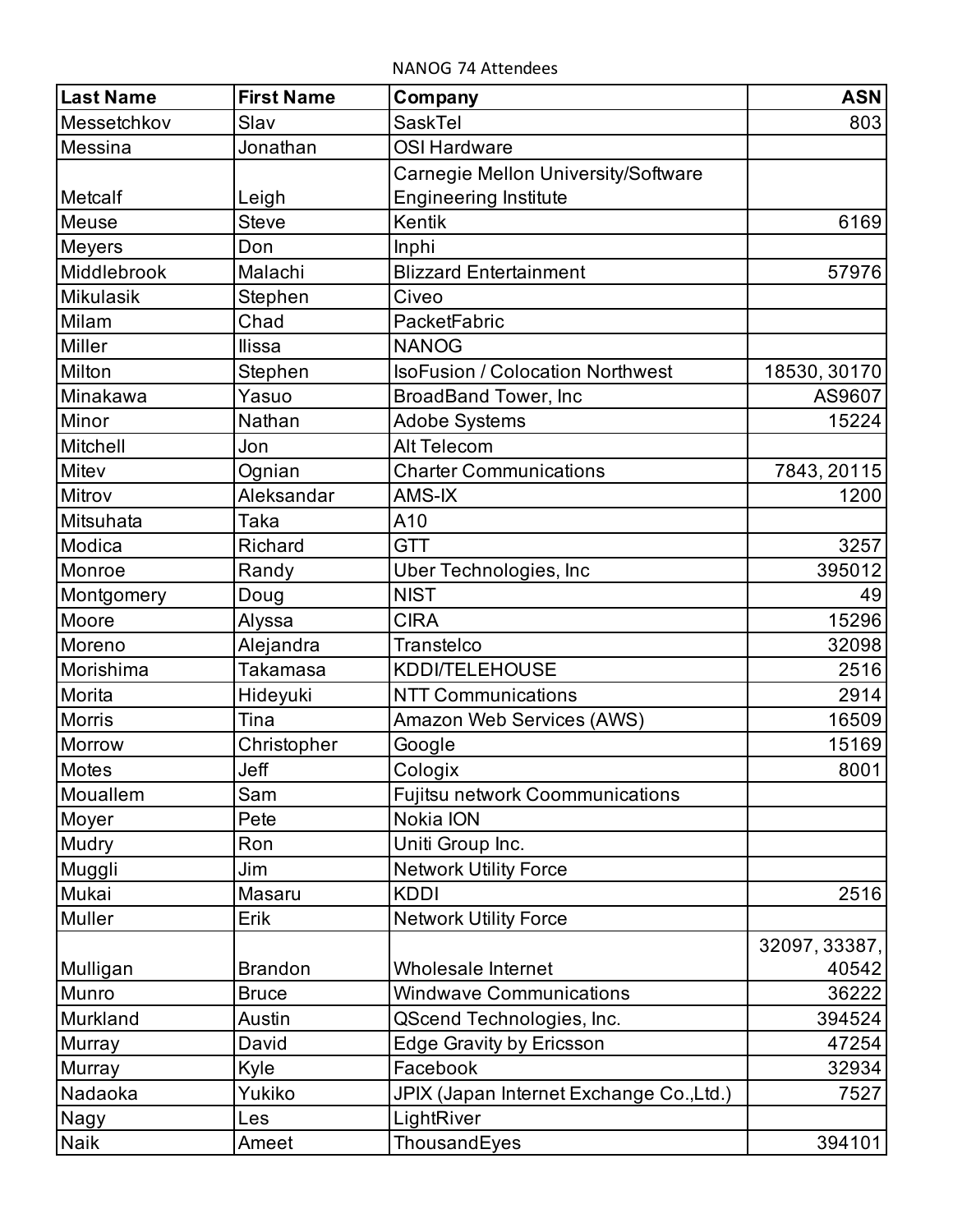NANOG 74 Attendees

| <b>Last Name</b> | <b>First Name</b>   | Company                               | <b>ASN</b>   |
|------------------|---------------------|---------------------------------------|--------------|
| Nakamura         | Kentaro             | <b>Fujitsu Network Communications</b> |              |
| Narasimhakumar   | Hariharakumar       | University of Colorado Boulder        |              |
| <b>Natale</b>    | Stephen             | <b>IBM Cloud</b>                      | 36351        |
| <b>Natiuk</b>    | David               | <b>F5 Networks</b>                    | 55002        |
| <b>Neal</b>      | Donald              | <b>Vocus Group New Zealand</b>        | 9790         |
| <b>Nehib</b>     | Greg                | Cisco                                 | 109          |
|                  |                     |                                       | 395152,      |
|                  |                     |                                       | 393755,      |
| Nelson-Zutter    | Graham              | CloudPBX Inc.                         | 395766       |
| Nemitz           | Abraham             | Uniti Fiber                           | 13760        |
| Newcomb          | Darrell             | <b>CENIC</b>                          | 2152         |
| Newman           | Nathan              | <b>Amazon Web Services</b>            | 16509        |
| Nicholson        | Paul                | A10 Networks                          |              |
| <b>Nicksic</b>   | Joseph              | CableOne                              | 11492        |
| Niederloh        | Tom                 | <b>EXFO</b>                           |              |
| Nielsen          | Christian           | Twitch                                | 46489        |
| Nikoletich       | Jeffrey             | <b>Xfernet</b>                        | 27630        |
| Nixon            | <b>Marcellus</b>    | Verizon Digital Media Services        | 15133        |
| <b>Nobile</b>    | Leslie              | <b>ARIN</b>                           |              |
| Noll             | Joshua              |                                       |              |
| Norton           | <b>Bill</b>         | <b>DrPeering</b>                      | 43531        |
| Notestine        | Timber              | <b>Corero Network Security</b>        |              |
| <b>Nufrio</b>    | Marc                | Oracle                                | 14919        |
| O'Connor         | Darren              | Google                                | 15169        |
| Oezerden         | Ersin               | <b>GTT</b>                            | 3257         |
| Ogawa            | Naoki               | <b>SAKURA Internet Inc.</b>           |              |
| Okamura          | Fabio               | <b>RNP</b>                            | 1916         |
| Okoye-Eze        | Chinedum            | <b>Charter Communications</b>         | 20115, 7843  |
| Olausson         | Anders              | Telia Carrier                         | 1299         |
| Olsen            | Scott               | Oracle                                |              |
| Onetto           | Philippe            | AWS                                   | 16509        |
| Onguetou         | <b>Diane Prisca</b> | <b>Shaw Communications Inc.</b>       |              |
| Oosting          | Eric                | Google, Inc                           |              |
| Osgood           | <b>Bob</b>          | George Mason Univ                     |              |
| Osman            | Michael             | Coinbase                              |              |
| Otts             | Matt                | <b>Arbor Networks</b>                 |              |
| Ould-Brahim      | Hamid               | Nokia                                 |              |
| Owens            | Nathan              | <b>Netflix</b>                        | 2906         |
| Oxenreider       | Andy                | Nokia Deepfield                       |              |
| Pack             | Kevin               | <b>NTT Communications</b>             | 2914         |
|                  |                     |                                       | 4191, 31898, |
| Padliya          | Deepak              | Oracle Cloud Infrastructure           | 46558        |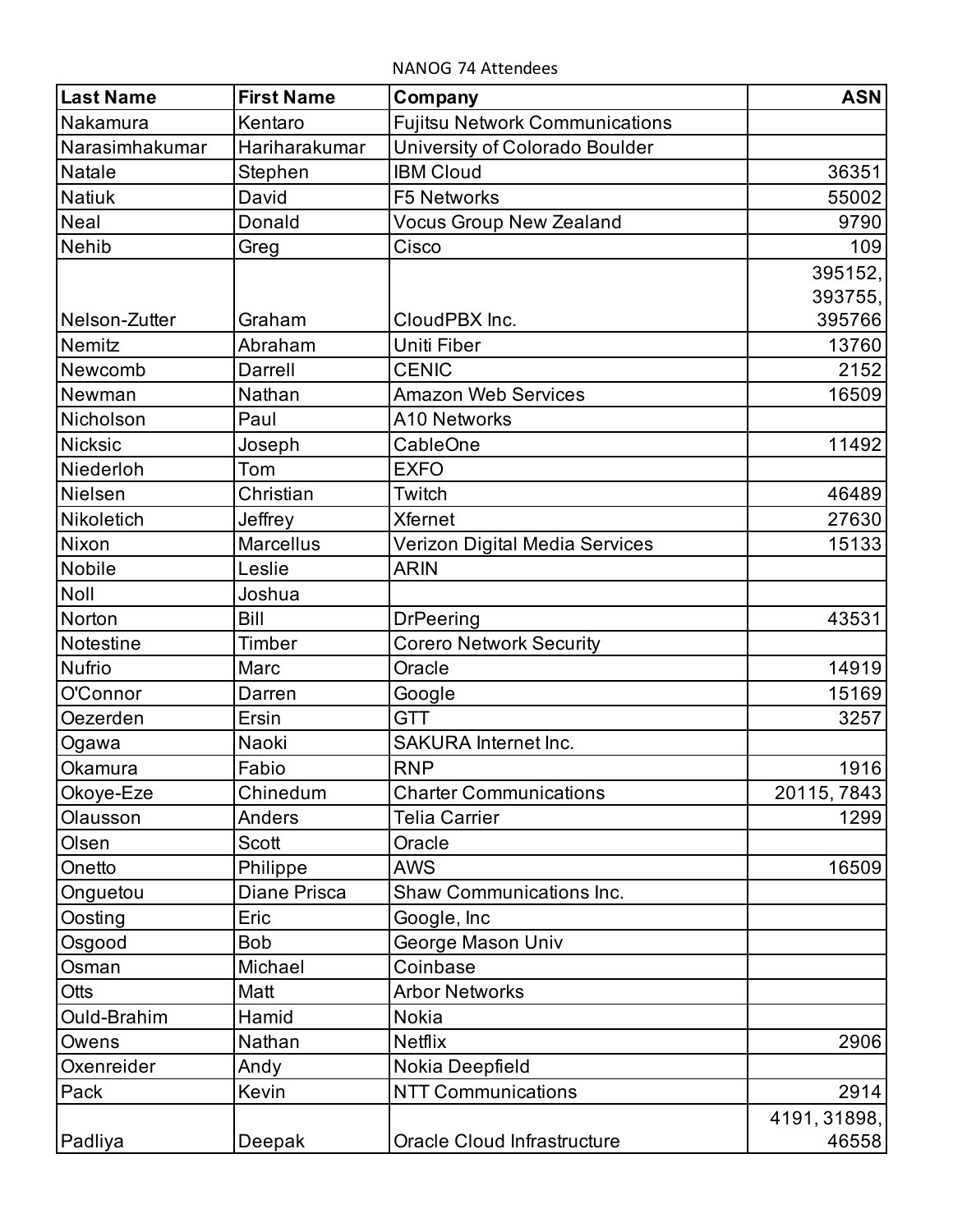NANOG 74 Attendees

| <b>Last Name</b> | <b>First Name</b>  | Company                                          | <b>ASN</b>                          |
|------------------|--------------------|--------------------------------------------------|-------------------------------------|
| Pak              | Ashley             | Oracle                                           | 31898                               |
| Palanchi         | Philip             | <b>Rutgers University</b>                        | 46                                  |
| Palay            | Dan                | <b>NTT Communications</b>                        | 2914                                |
| Palmieri         | Kenneth            | Telia Carrier                                    | 1299                                |
| Papp             | Robi               | Corelight                                        |                                     |
| Parkar           | Zeeshan            | Cloudflare                                       | 13335                               |
| Parker           | Todd               | twitch                                           | 46489                               |
| Parmar           | Jaimeen            | University of Colorado Boulder                   |                                     |
| Parris           | <b>Barry</b>       | Globenet                                         | 52320                               |
| Parsons          | Kat                | Microsoft                                        | 8075                                |
| Pascucci         | Ivo                | <b>Telia Carrier</b>                             | 1299                                |
| Pastrama         | Alin               | <b>AWS</b>                                       | 16509                               |
| Patel            | Ash                | <b>NVIDIA Corporation</b>                        |                                     |
| Patel            | Jignasa            | Pallenco                                         |                                     |
| Patel            | Keyur              | Arrcus, Inc                                      |                                     |
| Pathak           | Ashwin             |                                                  | <b>ASN 6453 ASN</b><br>4755ASN 6421 |
| Patterson        | Lane               | Tata Communications (America), Inc.<br>Oath Inc. |                                     |
| Pavuluri         |                    |                                                  | 10310, 1668                         |
|                  | Chandrajyothi      | George Mason University                          |                                     |
| Peng<br>Pennisi  | Yongzhong<br>Chris | Cisco System<br><b>GCX Reliance</b>              | 15412, 18101                        |
| Penticost        | Steve J            | <b>ADVA Optical Networking</b>                   |                                     |
| Pereira          | Alvaro             | Cisco                                            | AS36692                             |
| Perelman         | Dmitry             |                                                  | 29990                               |
| Perez            | Joseph M           | AppNexus<br>EdgeConneX                           |                                     |
| Perreira-Gilmore | Millicent          | <b>DRFortress</b>                                | 40300                               |
| Perry            | lan                | Saskatoon Internet Exchange (YXEIX)              | 396029                              |
| Perry            | Stephen            | <b>Noel Communications</b>                       | 26935                               |
| Pessoa Nunes     | Fabio              | NIC.br                                           | 26162 / 22548                       |
| Peterson         | Andy               | <b>NTT Communications</b>                        | 2914                                |
| Philibert        | Elisabeth          | Metro Optic                                      | 29909                               |
| Philippon        | Jason              | Kentik                                           |                                     |
| <b>Phillips</b>  | Chris              | <b>Aptient Consulting Group Inc.</b>             | 63126                               |
| Phillips         | John               | <b>Telia Carrier</b>                             | 1299                                |
| Pierce           | Michelle           | Apple                                            | 714, 6185                           |
| Pignotti         | Kendra             | <b>LINX America</b>                              | 21919                               |
| Pike             | Grayson            | <b>College Of Charleston</b>                     | 13548                               |
| Pine             | Elsa               | EdgeConneX                                       |                                     |
| Piret            | <b>Benoit</b>      | <b>Riot Games</b>                                | 6507                                |
| Pitsch           | Yves               | Microsoft                                        | 8075                                |
| Plunkett         | <b>Nick</b>        | <b>CENIC</b>                                     | 2152, 2153                          |
|                  |                    |                                                  |                                     |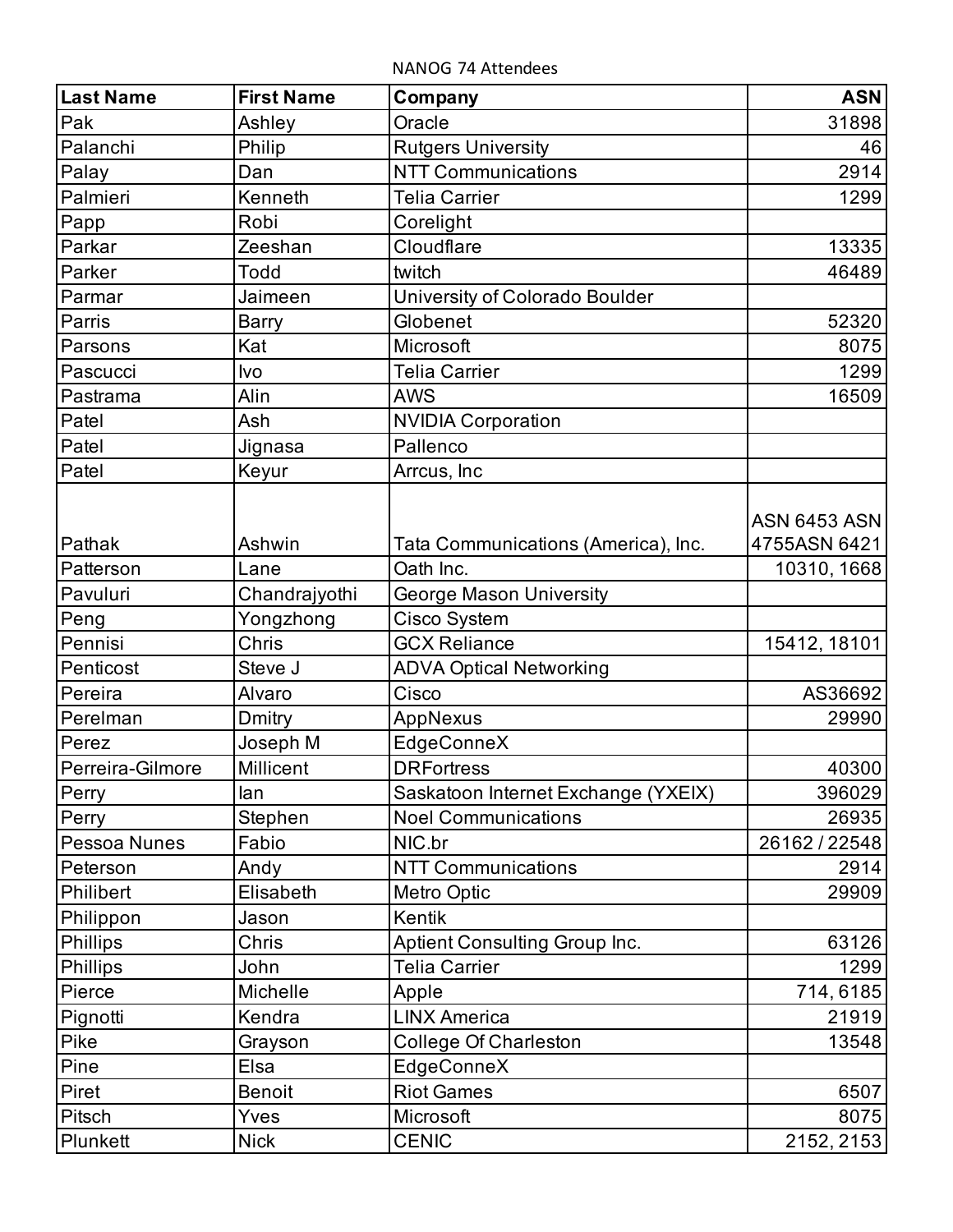NANOG 74 Attendees

| <b>Last Name</b> | <b>First Name</b> | Company                                | <b>ASN</b>     |
|------------------|-------------------|----------------------------------------|----------------|
| Podolinskiy      | Leonid            | Imperva                                | 19551          |
| Poinsignon       | Louis             | Cloudflare                             | 13335          |
| Pollok           | Sascha            | <b>IPHH</b>                            | 12731, 9033    |
| Postlewait       | Megan             | <b>Clarkson University</b>             |                |
| Potter           | Amy               |                                        |                |
| Poursaied        | Payam             | MoLuke Inc                             |                |
| Prine            | Joel              | CableONE                               | AS11492        |
|                  |                   |                                        | 6461, 8218,    |
| Prop             | James             | Zayo Group                             | 15290          |
| Provo            | Joe               | Google                                 | 36039          |
| Provo            | Ren               | Apple                                  | 714, 6185      |
|                  |                   |                                        | 701, 702, 703, |
| Pucik            | Joseph            | Verizon                                | 14551          |
| Pughe            | Victoria          | Microsoft                              |                |
| Pulkownik        | Rob               | <b>Telia Carrier</b>                   | 1299           |
| Pusch            | <b>Bernhard</b>   | <b>Telstra</b>                         | 1221           |
| Qiao             | Daniel            | China Telecom                          |                |
| Quarenghi        | Perry             | IP Infusion                            |                |
| Quesada          | Christopher       | Verisign                               | 7342           |
| Quinn            | Aaron             | CenturyLink                            | 209 3356       |
|                  |                   |                                        | 200705,        |
| Quinn            | <b>Brock</b>      | Oracle                                 | 14919, 11625   |
| Radigan          | <b>Thomas</b>     | <b>OSI Global IT</b>                   |                |
| Radovcic         | Serge             | <b>RIPE NCC</b>                        | AS3333         |
| Ramachandran     | Mahesh            | Quantcast                              | 27281          |
| Ramirez          | Jose Antonio      | Transtelco                             | 32098          |
| Raymo            | <b>Brad</b>       | Oath:                                  | 10310          |
| Reed             | Jeff              | <b>Nokia</b>                           |                |
| Rendek           | Paul              | <b>RIPE NCC</b>                        | 3333           |
| Resendez         | Ovi               | 910 Telecom                            |                |
| Reyna            | Angela            | Kentik                                 |                |
| Rezende          | Antonio Galvao    | NIC.br                                 | 26162 / 22548  |
| <b>Ricewick</b>  | James             | American Registry for Internet Numbers |                |
| <b>Richards</b>  | Greg              | Telia Company                          | 1299           |
| Richards         | Kerrie Ann        | ARIN                                   |                |
| Riddle           | <b>Brian</b>      | <b>RIPE NCC</b>                        | 3333           |
| Ringel           | Matt              | Akamai Technologies                    | 20940, 32787   |
| Ringwelski       | Jeff              | Facebook                               | 32934          |
| Rink             | Dan               | <b>iTel Networks</b>                   | AS16696        |
| <b>Ripley</b>    | Ron               | <b>Shaw Communications</b>             | 6327, 20365    |
| <b>Robbers</b>   | Jesse             | AMS-IX                                 | 1200           |
| Roberson         | <b>Marcus</b>     | Comcast                                | 7922           |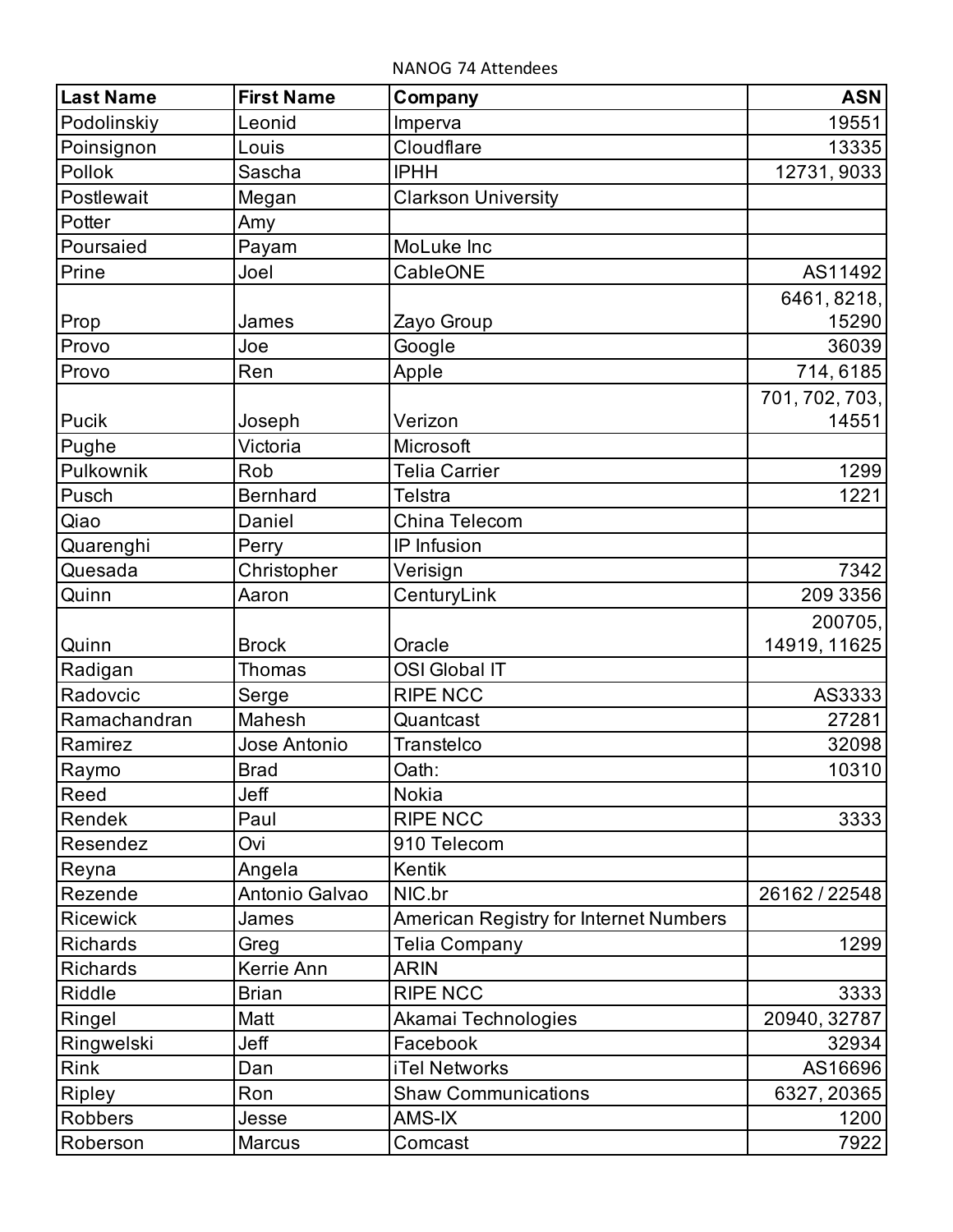NANOG 74 Attendees

| <b>Last Name</b> | <b>First Name</b> | Company                         | <b>ASN</b>   |
|------------------|-------------------|---------------------------------|--------------|
| Robert           | Jean-Francois     | <b>Amazon Web Services</b>      |              |
| Robinson         | <b>Niall</b>      | <b>ADVA Optical Networking</b>  |              |
| Rodi             | Fred              | <b>DRFortress</b>               | 40300        |
| Rogers           | <b>Chris</b>      | <b>Zillow Group</b>             | 18888        |
| Rohacek          | Dave              | Fujitsu                         |              |
| Rohan            | Dan               | Kentik                          |              |
| Roisman          | Dani              | Amazon Web Services (AWS)       | 16509        |
| <b>Rollis</b>    | Stephanie         | <b>TXO Systems</b>              |              |
| Romanyak         | Roman             | Squarespace                     | 53831        |
| Romero           | Lizette           |                                 |              |
| Rosensteel       | Jason             | Humio                           |              |
| Ross             | <b>Brandon</b>    | <b>Network Utility Force</b>    |              |
| Rowley           | Matt              | <b>ARIN</b>                     | 10745        |
| Rubin            | Jonathan          | <b>PCCW Global</b>              | 3491         |
| Rumi             | Joe               | <b>Approved Networks</b>        |              |
| Rushing          | Mike              | Westin Building Exchange        |              |
| Rutledge         | David             | <b>Blizzard Entertainment</b>   | 57976        |
| Ryall            | Ben               | Facebook                        | 32934        |
| Ryan             | <b>Nick</b>       | IPv4.Global                     |              |
| Ryburn           | Justin            | Kentik Technologies             | 6169         |
| Ryder            | Josh              | AppNexus                        | 29990        |
| Sahu             | Anshul            | George Mason University         |              |
| Salazar          | Alek              | <b>MDC</b>                      |              |
| Salazar          | Juan              | <b>McAllen Data Center</b>      |              |
| Samplonius       | <b>Thomas</b>     | <b>VANIX</b>                    |              |
| Sanderson        | <b>Bruce</b>      | Cascadia Gateway Ilnc.          |              |
| Sanei            | Amir              | Viasat                          | 7155         |
| Santos           | Jose              | University of Colorado Boulder  | 104          |
| Sato             | Hitoshi           | SoftBank                        | 17676        |
| Sato             | Ryohei            | <b>KDDI</b>                     | 2516         |
| Sauer            | <b>Mlke</b>       | Aquacomms                       |              |
|                  |                   | Verizon Digital Media           |              |
| Sawyer           | <b>Derrick</b>    | Services/EdgeCast/Oath          | 15133, 14153 |
| Sawyer           | Leif              | <b>GCI Communication, Corp.</b> | 8047         |
| Say              | George            | EPS Global, Inc.                |              |
| <b>Sayles</b>    | Carlos            | <b>American Tower</b>           |              |
| Schecter         | Steven            | Akamai Technologies, Inc.       | 20940, 32787 |
| Schelp           | Craig             | Oracle                          |              |
| <b>Schepers</b>  | Menno             | <b>RIPE NCC</b>                 | 3333         |
| Scherzinger      | John              | <b>ADVA Optical Networks</b>    |              |
| Schleider        | Robert            | <b>Myriad Supply</b>            |              |
| Schliesser       | Benson            | <b>Volta Networks</b>           |              |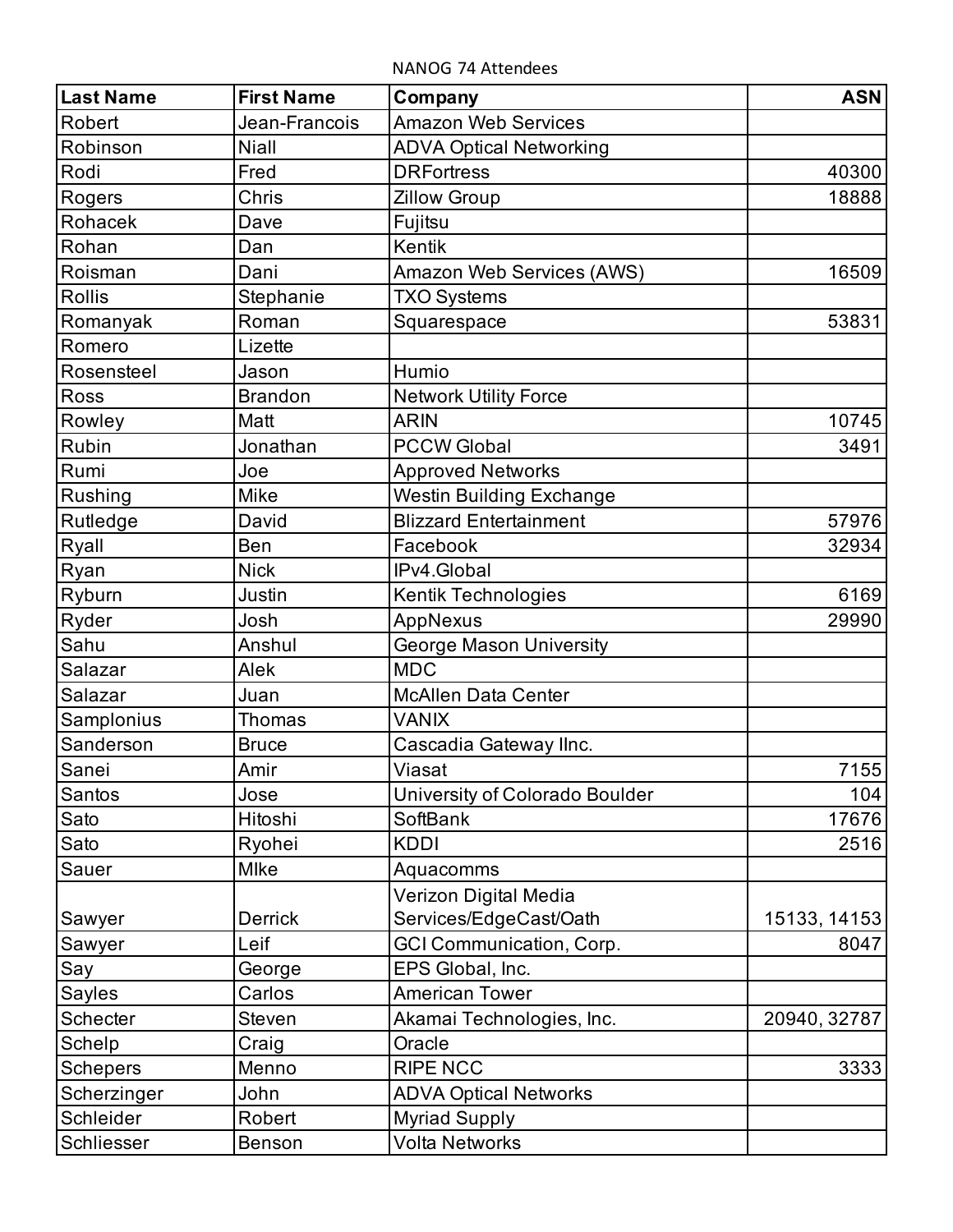NANOG 74 Attendees

| <b>Last Name</b> | <b>First Name</b> | Company                         | <b>ASN</b>   |
|------------------|-------------------|---------------------------------|--------------|
| Schmidt          | Adrian            | <b>Burman University</b>        |              |
| Schmidt          | Martijn           | i3D.net                         | 49544        |
| Schreiber        | Yoav              | Cisco                           |              |
| Schwarz          | Oliver            | <b>GTT</b>                      | 3257         |
| Scott            | Jordan            | Zayo Group                      |              |
| Seabrook-Rocha   | Justin            | Dialpad/SFMIX                   | 63399/12276  |
|                  |                   |                                 | 3066, 16668, |
| Seastrom         | Rob               | <b>ByteGrid</b>                 | 19528, 46696 |
| Seber            | Alex              | Inflect                         |              |
| Seda             | Felix             | <b>NJFX</b>                     |              |
| Seidl            | Lester            | <b>Pluribus Networks</b>        |              |
| Seremet          | Ibro              | Verisign                        |              |
| Setliffe         | Tom               | Microsoft                       |              |
| Sevy             | Kenji             | F5 Networks                     | 55002        |
| Shackelford      | Alan              | The Johns Hopkins University    | AFL1517      |
|                  |                   |                                 | 4191, 31898, |
| Shah             | Soham             | <b>Oracle Cloud</b>             | 46558        |
| Shahlapour       | Shadi             | EdgeCast Networks/Verizon/Oath: | 15133, 701   |
| Shaikh           | Aman              | AT&T                            | 7018         |
| Shastri          | Madan             | <b>ADVA Optical Networking</b>  |              |
| Sheldon          | <b>Stacey</b>     | Corsa Technology Inc.           |              |
| Shelton          | Kevin             | Finisar                         |              |
| Sherman          | Erik              | Orange                          | 5511         |
| Shoop            | John              | Kentik                          |              |
| Siegel           | Dave              | Siegel Group                    | 3356         |
| Silzer           | Scott             | Afilias Canada                  | 12041        |
| Sinatra          | Michael           | <b>Energy Sciences Network</b>  | 293          |
| Singh            | Diptanshu         | Oracle                          | 31898        |
| Sirota           | Julio             | NIC.br / IX.br                  | 26162        |
| Sivie            | <b>Todd</b>       | Fujitsu                         |              |
| <b>Skaros</b>    | Andrew            | <b>Ball State University</b>    |              |
| Slabbert         | Hugo              | Demonware Inc.                  | 60229        |
| Smith            | Casey             | <b>NTT Communications</b>       | 2914         |
| Smith            | Chris             | Infinera                        |              |
| Smith            | Gary              | IP Infusion                     |              |
| Smith            | Jeff              | <b>Nokia</b>                    |              |
| Smith            | Michael           | <b>IPv4 Market Group</b>        |              |
| Smith            | Scott             | <b>Uber ATG</b>                 | 395012       |
| Snell            | <b>Brad</b>       | Start.ca                        | 40788        |
| Snijders         | Job               | NTT Communications, PeeringDB   | 2914         |
| Snowhorn         | Josh              | EdgeMicro                       | 2886, 4560   |
| Snyder           | Morgan            |                                 |              |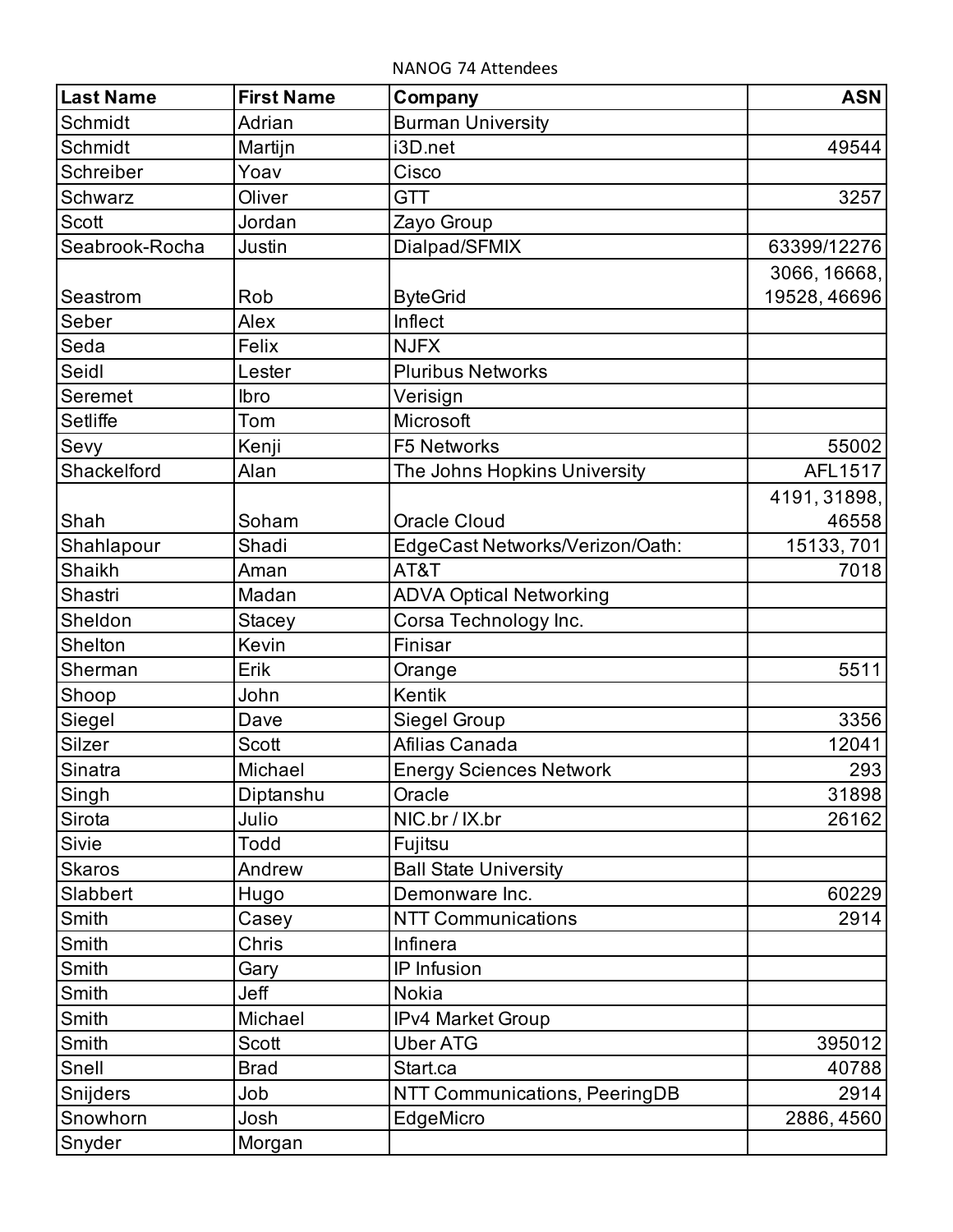NANOG 74 Attendees

| <b>Last Name</b>   | <b>First Name</b>  | Company                                 | <b>ASN</b>    |
|--------------------|--------------------|-----------------------------------------|---------------|
| Sobel              | Dan                | <b>Precision Optical Transceivers</b>   |               |
| Song               | Haoyu              | Huawei                                  |               |
| Soora              | Inderjodh          | Arrow Group Inc.                        | 395559        |
| Sorensen           | Soren              | <b>Sundog Network</b>                   |               |
| Sotomayor          | <b>Hector Alan</b> | Transtelco                              | 32098         |
| Sousa              | Rodrigo            | <b>DOSarrest Internet Security</b>      | 19324         |
| Sparks             | Justin             | PivIT Global, Inc.                      |               |
| Spataro            | Daniel             | Linode/PhillyIX                         | 63949, 54033  |
| Spivey             | Mike               | <b>Century Link</b>                     | 3356, 209     |
| Springer           | John               | Mr                                      |               |
| Srinivasan         | Loghs              | <b>Cisco Systems</b>                    |               |
| Srinivasan         | Selvakumar         | Microsoft                               | 8075          |
| <b>Stanic</b>      | Rebecca            | <b>RETN</b>                             | 9002          |
| <b>Stankiewicz</b> | Jim                | NJEDge.Net                              | 21976, 62532  |
| Stanton            | <b>Nick</b>        | Oracle                                  |               |
| Steenbergen        | <b>Richard A</b>   | <b>Petabit Scale</b>                    |               |
| Steinkamp          | Kyle               | Pavlov Media                            | 23473, 46925  |
|                    |                    |                                         | 16395, 18451, |
| <b>Stewart</b>     | Jonathan           | MBIX / LES.NET                          | 395611        |
| <b>Stewart</b>     | Paul               | <b>Teksavvy Solutions Inc</b>           | 5645          |
| Still              | Michael            | <b>Network Utility Force</b>            |               |
| <b>Stonier</b>     | John               | <b>VANIX</b>                            |               |
| <b>Strack</b>      | Sebastian          | <b>ORACLE</b>                           |               |
| <b>Street</b>      | Christopher        | ST Telemedia Global Data Centres        |               |
| <b>Sturm</b>       | Andreas            | <b>DE-CIX</b>                           | 6695          |
| Sud                | Raman              | <b>Amazon Web Services</b>              | 16509         |
| Sugeno             | Akio               | Telehouse                               | 13538         |
| Sullivan           | Dan                | <b>Myriad Supply</b>                    |               |
| <b>Sumastre</b>    | Mark               | <b>F5 Networks</b>                      | 55002         |
| Suzuki             | Masako             | BroadBand Tower, Inc.                   | AS9607        |
| Sviridov           | lgor               | 23andMe; Intuix                         | 46474, 18865  |
| Swaysland          | Simon              | <b>NTT Europe Ltd</b>                   | 2914          |
| Sweeting           | John               | <b>ARIN</b>                             |               |
| Syed               | <b>Burhan</b>      | Oracle                                  |               |
| Sylvester          | William            | <b>Addrex</b>                           | AS2733        |
| Tachibana          | Kenichi            | <b>JPNAP</b>                            | 7521          |
| <b>Tacit</b>       | Christian          | Tacit Law / Vancouver Internet Exchange | 64234         |
| Tal                | Guy                | Centurylink                             |               |
| Tate               | Rob                | CIRA (.CA TLD)                          | 55195         |
| <b>Tauber</b>      | Tony               | Comcast                                 | 7922          |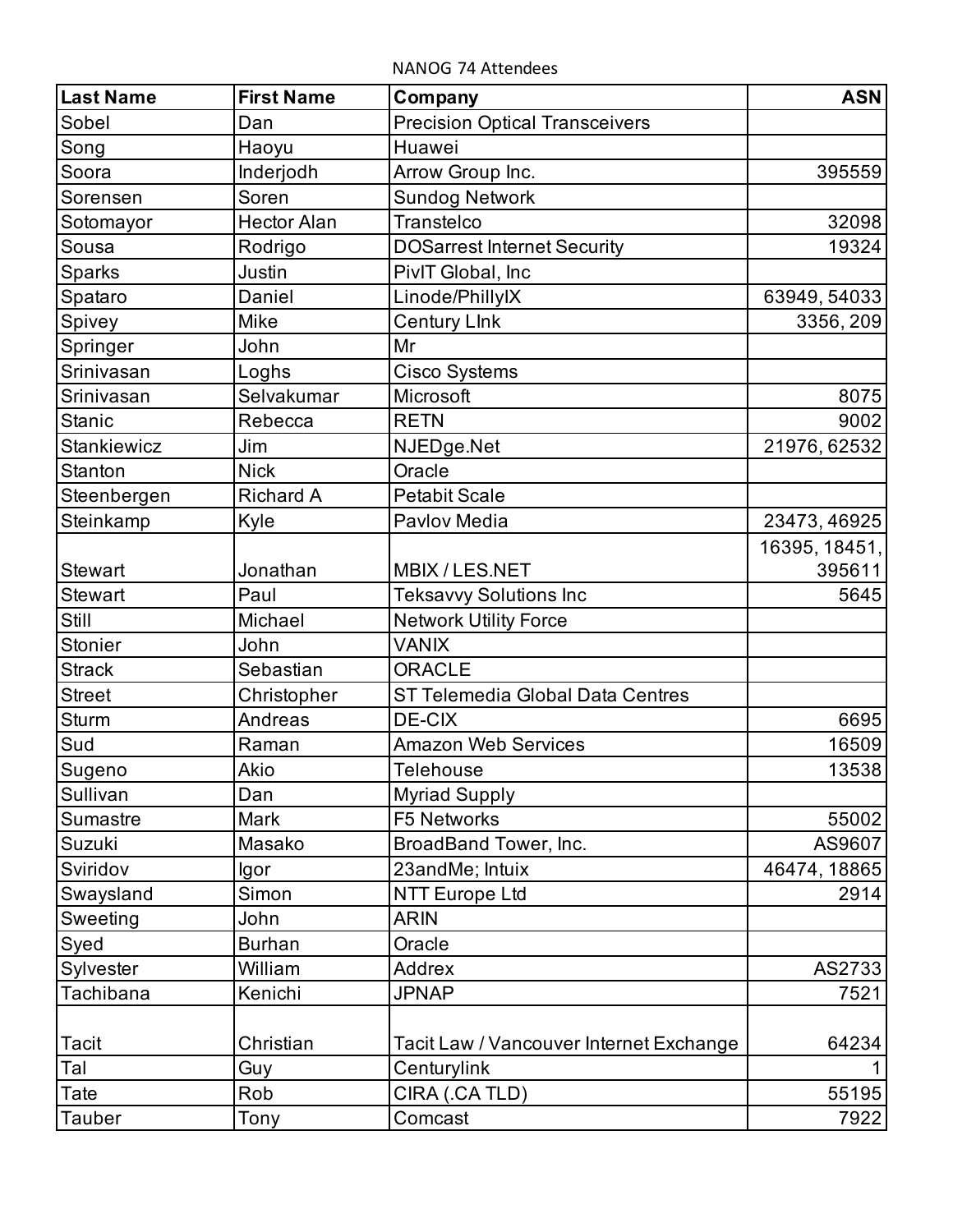NANOG 74 Attendees

| <b>Last Name</b>                 | <b>First Name</b>  | Company                               | <b>ASN</b>     |
|----------------------------------|--------------------|---------------------------------------|----------------|
|                                  |                    |                                       | 6461, 8218,    |
| Taubman                          | <b>Stuart</b>      | Zayo Group                            | 15290          |
| Taylor                           | Eryn               | 910Telecom                            |                |
| Taylor                           | Teena              | Fujitsu                               |                |
| <b>Temkin</b>                    | David              | Netflix                               | 2906           |
| Tendler                          | Jaime              | <b>Fujitsu Network Communications</b> |                |
| Terepocki                        | Jake               | PureVoltage                           | AS26548        |
| <b>Thakkar</b>                   | Aditya             | <b>Arista Networks</b>                | AS 55064       |
| Thimmesch                        | Peter              | Addrex                                | AS2733         |
| Thompson                         | David              | Oracle                                |                |
| <b>Thorpe</b>                    | Ken                | Cascadia FiberNet Inc.                |                |
| <b>Timlick</b>                   | John               | <b>Nokia</b>                          |                |
|                                  |                    |                                       | 701, 702, 703, |
| Tingley                          | David              | Verizon                               | 14551, 2828    |
| <b>Tobias</b>                    | Jaimee             | <b>ADVA Optical Networking</b>        |                |
| <b>Todd</b>                      | John               | Quad9                                 | 19281          |
| Todd                             | Nathaniel          | ViaSat, Inc.                          | 7155           |
| Tomkow                           | Craig              | <b>BCNET</b>                          | 271            |
| Toonk                            | Andree             | Cisco / BGPMon                        | 36692, 25605   |
| <b>Torres</b>                    | Pol                | Precision Optical Transceivers, Inc.  |                |
| <b>Torres Cordova</b>            | Rodrygo            | RNP - Brazilian NREN                  | 1916           |
|                                  |                    |                                       | 55391, 55392,  |
| Toyama                           | Katsuyasu          | JPNAP / transix                       | 45686          |
| Tran                             | Eric               | <b>NSFOCUS Global</b>                 |                |
| <b>Trask</b>                     | <b>TJ</b>          | Facebook                              | 32934          |
| <b>Trivette</b>                  | Joya               | <b>Telia Carrier</b>                  | 1299           |
| Tsuchiya                         | Taiji              | ITOCHU Techno-Solutions America, Inc. |                |
| Tsutsumi                         | Yuri               | Interne Multifeed Co.                 |                |
| <b>Tucker</b>                    | Wayne              | Oracle/OCI                            | 31898          |
| <b>Turner</b>                    | Inga               | LINX (The London Internet Exchange)   | 5459           |
| Tzvetanov                        | Krassimir          | Fastly, Inc.                          | 54113          |
| Uribe                            | Yahel              | <b>Digital Realty</b>                 | 36086          |
|                                  |                    |                                       | AS4637,        |
| Urrutia                          | Carlo              | Telstra                               | AS1221         |
|                                  |                    |                                       |                |
| Vajapeyam Srivatsa<br>Valderrama | Srinidhi<br>Jazmin | University of Colorado Boulder        |                |
|                                  |                    | <b>Digital Realty</b>                 |                |
| Valhuerdi                        | Arthur             | Datagryd Data Centers LLC             |                |
|                                  |                    |                                       | 1221, 4637,    |
| Valsami                          | Anna               | Telstra                               | 10026          |
| Van Fossen                       | Chris              | Google                                | 15169, 36040   |
| van Mook                         | Remco              | Asteroid                              | 41693          |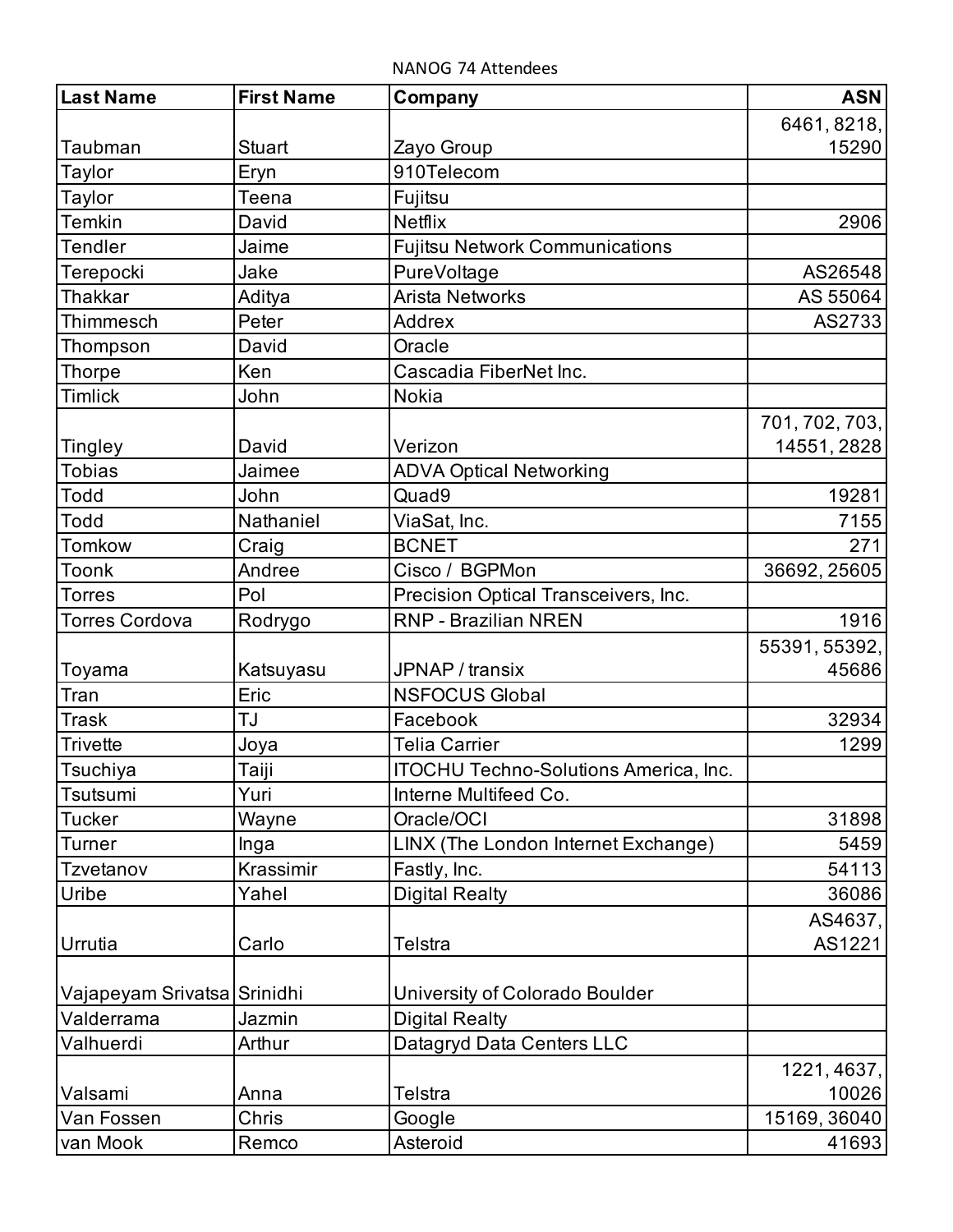NANOG 74 Attendees

| <b>Last Name</b> | <b>First Name</b> | Company                                    | <b>ASN</b>   |
|------------------|-------------------|--------------------------------------------|--------------|
| van Oppen        | John              | campuscolo                                 | 17017        |
| Varma            | Varun             | Oath, Inc.                                 | 10310        |
| Vartanian        | Arin              | <b>Blizzard Entertainment, Inc.</b>        |              |
| Velea            | <b>Elvis</b>      | V4Escrow LLC                               |              |
| Vicente          | Carlos            | Oracle+Dyn                                 | 33517, 15135 |
| Viorica          | Ovidiu            | <b>New Mexico PSFA</b>                     |              |
| Vito             | <b>Thomas</b>     | Uniti Leasing LLC                          | 18886        |
| Vogel            | Mike              | Comcast                                    | 7922         |
| Volk             | Ruediger          | Deutsche Telekom Technik GmbH              | AS3320       |
|                  |                   |                                            | AS47147,     |
| Voss             | Theo              | <b>ANEXIA Internetdienstleistungs GmbH</b> | AS42473      |
| Wait             | Jonathan          | Imperva                                    | 19551        |
| Walker           | Mike              | <b>Cogent Communications</b>               | 174          |
|                  |                   |                                            | 4191, 31898, |
| Wallach          | Noah              | Oracle                                     | 46558        |
| Wang             | Peiyao            | Cisco                                      |              |
| Wang             | Weibin            | Twitter                                    | 13414        |
| Wang             | Yadong            | University of Southern California          | 226          |
| Warmenhoven      | Paul              | <b>Rogers Communications</b>               |              |
| Warren           | Rebecca           | <b>Wave Broadband</b>                      | 11404        |
| Warren           | Tanya             | Canadian Internet Registration Authority   |              |
| Wcislo           | Rob               | <b>GTT</b>                                 |              |
| Weaver           | Chris             | Cyxtera                                    |              |
| Webb             | Marc              | Akamai                                     | 20940        |
| Webster          | Andy              |                                            |              |
| Wecker           | Mauricio          | <b>Riot Games Inc</b>                      | 6507         |
| Weintraub        | Aaron             | <b>Cogent Communications</b>               | 174          |
| Westbrook        | <b>Brooks</b>     | <b>Juniper Networks</b>                    |              |
| Westbrook        | Heidi             | Fujitsu Network Communications, Inc.       |              |
| Westby           | Matthew           | NETSCOUT   Arbor                           |              |
| Whalen           | Chris             | Edge Intelligence Software, Inc.           |              |
| Wheeler          | <b>Travis</b>     | Precision Optical Transceivers, Inc.       |              |
| White            | Christopher       | Infinera                                   |              |
| White            | <b>Nick</b>       | <b>Sky Fiber Internet</b>                  | 32212        |
| Whitney          | Randy             | <b>PCCW Global</b>                         | 3491         |
| Wibawa           | Rendo             | <b>Bloomberg L.P</b>                       |              |
| Wilder           | Matthew           | <b>TELUS</b>                               | 852          |
| Williams         | Bill              | CyrusOne                                   | 62           |
| Williams         | Les               | Tata Communications Ltd.                   | 6453         |
| Williams         | Stephen           | <b>Arista Networks</b>                     |              |
| Williams         | Vincent           | <b>Nokia</b>                               |              |
| Williamson       | Trevor            | <b>Ball State University</b>               |              |